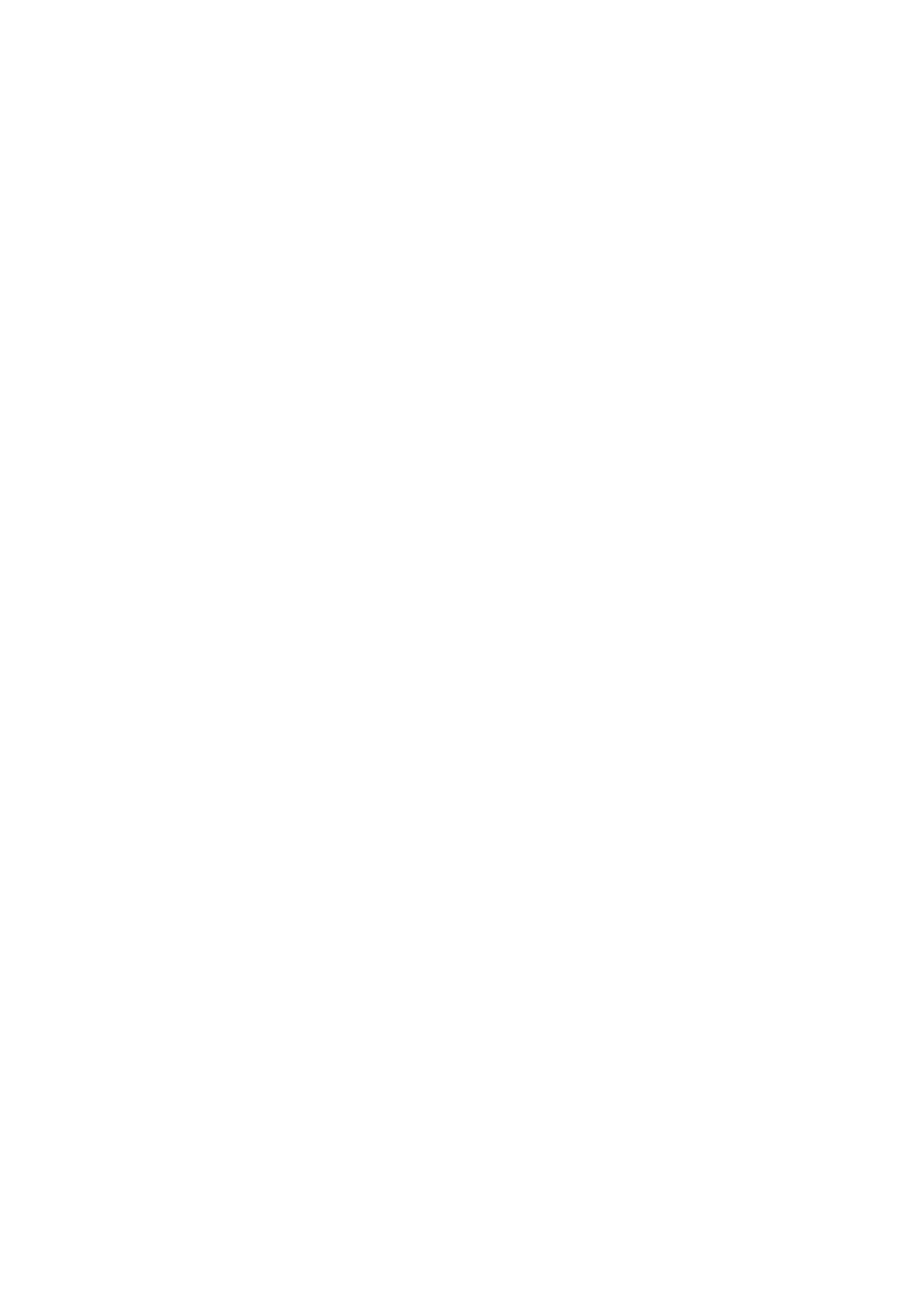# **Tighter constraints of multiqubit entanglement**

Long-Mei Yang<sup>1</sup>, Bin Chen<sup>2</sup>,\* Shao-Ming Fei<sup>1,3</sup>, and Zhi-Xi Wang<sup>1†</sup>

<sup>1</sup>*School of Mathematical Sciences, Capital Normal University, Beijing 100048, China*

<sup>2</sup>*College of Mathematical Science, Tianjin Normal University, Tianjin 300387, China*

<sup>3</sup>*Max-Planck-Institute for Mathematics in the Sciences, 04103 Leipzig, Germany*

Monogamy and polygamy relations characterize the distributions of entanglement in multipartite systems. We provide classes of monogamy and polygamy inequalities of multiqubit entanglement in terms of concurrence, entanglement of formation, negativity, Tsallis-*q* entanglement and R´enyi-*α* entanglement, respectively. We show that these inequalities are tighter than the existing ones for some classes of quantum states.

#### **I. INTRODUCTION**

Quantum entanglement is an essential feature of quantum mechanics which distinguishes the quantum from the classical world and plays a very important role in quantum information processing [1–4]. One singular property of quantum entanglement is that a quantum system entangled with one of the other subsystems limits its entanglement with the remaining ones, known as the monogamy of entanglement (MoE) [5, 6]. MoE plays a key role in many quantum information and communication processing tasks such as the security proof in quantum cryptographic scheme [7] and the security analysis of quantum key distribution [8].

For a tripartite quantum state  $\rho_{ABC}$ , MoE can be described as the following inequality

$$
\mathcal{E}(\rho_{A|BC}) \ge \mathcal{E}(\rho_{AB}) + \mathcal{E}(\rho_{AC}),\tag{1}
$$

where  $\rho_{AB} = \text{tr}_{C}(\rho_{ABC})$  and  $\rho_{AC} = \text{tr}_{B}(\rho_{ABC})$  are reduced density matrices, and  $\mathcal E$  is an entanglement measure. However, it has been shown that not all entanglement measures satisfy such monogamy relations. It has been shown that the squared concurrence  $\mathcal{C}^2$  [9, 10], the squared entanglement of formation  $(E \circ F) E^2$  [11] and

the squared convex-roof extended negativity (CREN)  $\mathcal{N}_c^2$ [12, 13] satisfy the monogamy relations for multiqubit states.

Another important concept is the assisted entanglement, which is a dual amount to bipartite entanglement measure. It has a dually monogamous property in multipartite quantum systems and gives rise to polygamy relations. For a tripartite state  $\rho_{ABC}$ , the usual polygamy relation is of the form,

$$
\mathcal{E}^{a}(\rho_{A|BC}) \le \mathcal{E}^{a}(\rho_{AB}) + \mathcal{E}^{a}(\rho_{AC}), \tag{2}
$$

where  $\mathcal{E}^a$  is the corresponding entanglement measure of assistance associated to  $\mathcal{E}$ . Such polygamy inequality has been deeply investigated in recent years, and was generalized to multiqubit systems and classes of higherdimensional quantum systems [12, 14–20].

Recently, generalized classes of monogamy inequalities related to the *β*th power of entanglement measures were proposed. In Ref. [21, 22], the authors proved that the squared concurrence and CREN satisfy the monogamy inequalities in multiqubit systems for  $\beta \geq 2$ . It has also been shown that the EoF satisfies monogamy relations when  $\beta \geq \sqrt{2}$  [21, 22, 24]. Besides, the Tsallis-*q* entanglement and Rényi-*α* entanglement satisfy monogamy relations when  $\beta > 1$  [14, 22–24] for some cases. Moreover, the corresponding polygamy relations have also been established [16–18, 20, 25, 26].

*<sup>∗</sup>*Corresponding author: chenbin5134@163.com

*<sup>†</sup>*Corresponding author: wangzhx@cnu.edu.cn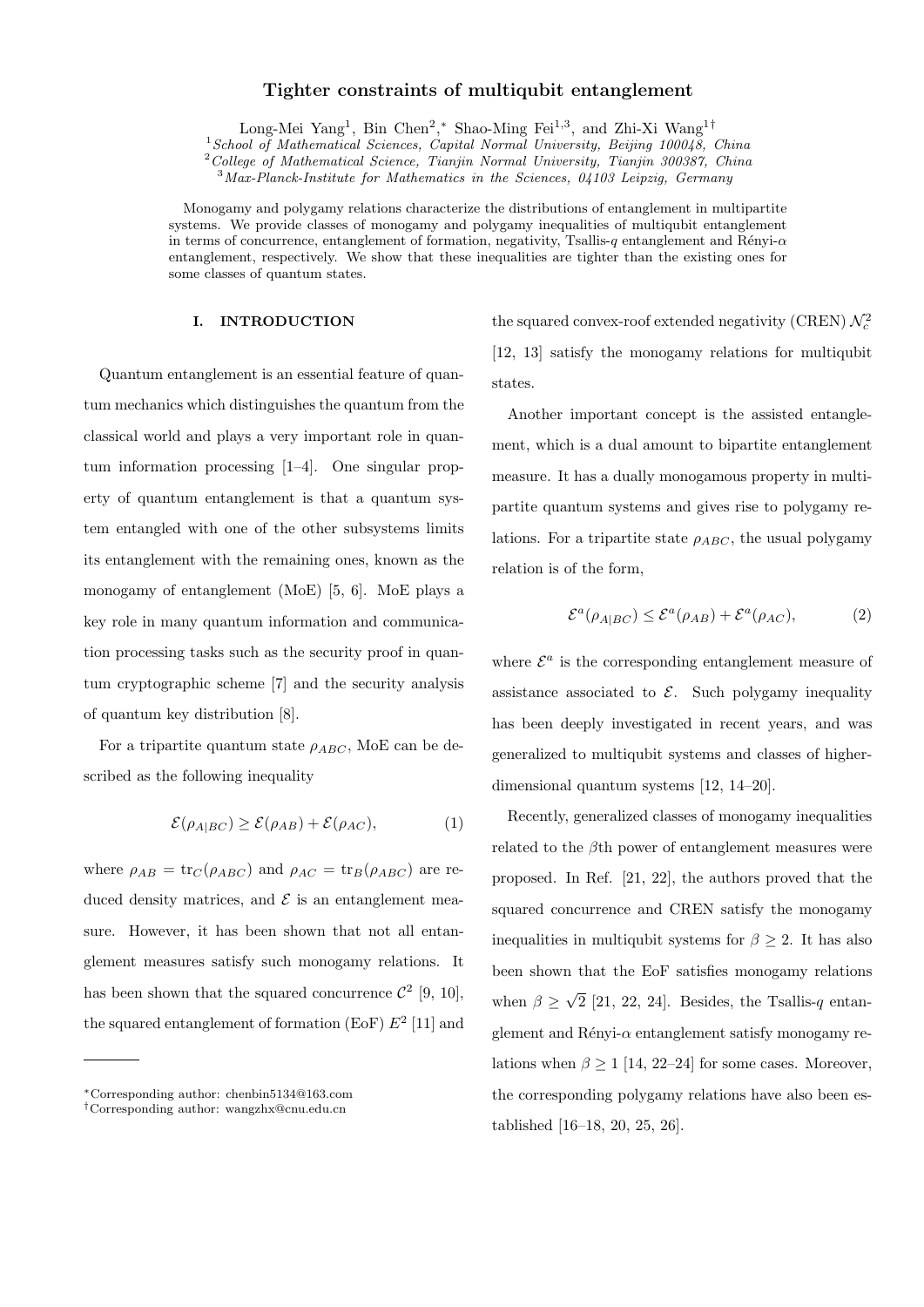In this paper, we investigate monogamy relations and polygamy relations in multiqubit systems. We provide tighter constraints of multiqubit entanglement than all the existing ones, thus give rise to finer characterizations of the entanglement distributions among the multiqubit systems.

# **II. TIGHTER CONSTRAINTS RELATED TO CONCURRENCE**

We first consider the monogamy inequalities and polygamy inequalities for concurrence. For a bipartite pure state  $|\psi\rangle_{AB}$  in Hilbert space  $H_A \otimes H_B$ , the concurrence is defined as [27? , 28]  $\mathcal{C}(|\psi\rangle_{AB}) = \sqrt{2(1 - \text{tr}\rho_A^2)}$ with  $\rho_A = \text{tr}_B |\psi\rangle_{AB} \langle \psi|$ . The concurrence for a bipartite mixed state  $\rho_{AB}$  is defined by the convex roof ex $t$ ension,  $\mathcal{C}(\rho_{AB}) = \min_{\{p_i, |\psi_i\rangle\}}$ ∑  $\sum_{i} p_i C(|\psi_i\rangle)$ , where the minimum is taken over all possible decompositions of  $\rho_{AB}$  = ∑  $\sum_i p_i |\psi_i\rangle \langle \psi_i|$  with  $\sum_i p_i = 1$  and  $p_i \geq 0$ . For an *N*-qubit state  $\rho_{AB_1\cdots B_{N-1}} \in H_A \otimes H_{B_1} \otimes \cdots \otimes H_{B_{N-1}}$ , the concurrence  $\mathcal{C}(\rho_{A|B_1\cdots B_{N-1}})$  of the state  $\rho_{AB_1\cdots B_{N-1}}$  under bipartite partition *A* and  $B_1 \cdots B_{N-1}$  satisfies [21]

$$
\mathcal{C}^{\beta}(\rho_{A|B_1\cdots B_{N-1}})\geq \mathcal{C}^{\beta}(\rho_{AB_1})+\mathcal{C}^{\beta}(\rho_{AB_2})+\cdots+\mathcal{C}^{\beta}(\rho_{AB_{N-1}}),
$$
 (3)

for  $\beta \geq 2$ , where  $\rho_{AB_j}$  denote two-qubit reduced density matrices of subsystems  $AB_j$  for  $j = 1, 2, \ldots, N-1$ . Later, the relation (3) is improved for the case  $\beta \geq 2$  [24] as

$$
\mathcal{C}^{\beta}(\rho_{A|B_{1}\cdots B_{N-1}})\n\geq \mathcal{C}^{\beta}(\rho_{AB_{1}})+\frac{\beta}{2}\mathcal{C}^{\beta}(\rho_{AB_{2}})+\cdots\n+(\frac{\beta}{2})^{m-1}\mathcal{C}^{\beta}(\rho_{AB_{m}})\n+(\frac{\beta}{2})^{m+1}[\mathcal{C}^{\beta}(\rho_{AB_{m+1}})+\cdots+\mathcal{C}^{\beta}(\rho_{AB_{N-2}})]\n+(\frac{\beta}{2})^{m}\mathcal{C}^{\beta}(\rho_{AB_{N-1}})
$$
\n(4)

conditioned that  $\mathcal{C}(\rho_{AB_i}) \geq \mathcal{C}(\rho_{A|B_{i+1}\cdots B_{N-1}})$  for  $i =$ 1, 2, ..., m, and  $\mathcal{C}(\rho_{AB_j}) \leq \mathcal{C}(\rho_{A|B_{j+1}\cdots B_{N-1}})$  for  $j =$  $m+1,\ldots,N-2$ . The relation (4) is further improved for  $\beta \geq 2$  as [22]

$$
\mathcal{C}^{\beta}(\rho_{A|B_{1}\cdots B_{N-1}})\n\geq \mathcal{C}^{\beta}(\rho_{AB_{1}}) + (2^{\frac{\beta}{2}} - 1)\mathcal{C}^{\beta}(\rho_{AB_{2}}) + \cdots\n+ (2^{\frac{\beta}{2}} - 1)^{m-1}\mathcal{C}^{\beta}(\rho_{AB_{m}})\n+ (2^{\frac{\beta}{2}} - 1)^{m+1}[\mathcal{C}^{\beta}(\rho_{AB_{m+1}}) + \cdots + \mathcal{C}^{\beta}(\rho_{AB_{N-2}})]\n+ (2^{\frac{\beta}{2}} - 1)^{m}\mathcal{C}^{\beta}(\rho_{AB_{N-1}})
$$
\n(5)

with the same conditions as in (4).

For a tripartite state  $|\psi\rangle_{ABC}$ , the concurrence of assistance (CoA) is defined by [29, 30]

$$
C_a(\rho_{AB}) = \max_{\{p_i, |\psi_i\rangle\}} \sum_i p_i \mathcal{C}(|\psi_i\rangle),\tag{6}
$$

where the maximun is taken over all possible pure state decompositions of  $\rho_{AB}$ , and  $\mathcal{C}(|\psi\rangle_{AB}) = \mathcal{C}_a(|\psi\rangle_{AB})$ . The generalized polygamy relation based on the concurrence of assistance was established in [16, 17]

$$
\mathcal{C}^{2}(|\psi\rangle_{A|B_{1}\cdots B_{N-1}})\n= \mathcal{C}_{a}^{2}(|\psi\rangle_{A|B_{1}\cdots B_{N-1}})\n\leq \mathcal{C}_{a}^{2}(\rho_{AB_{1}}) + \mathcal{C}_{a}^{2}(\rho_{AB_{2}}) + \cdots + \mathcal{C}_{a}^{2}(\rho_{AB_{N-1}}).
$$
\n(7)

These monogamy and polygamy relations for concurrence can be further tightened under some conditions. To this end, we first introduce the following lemma.

**Lemma 1.** *Suppose that k is a real number satisfying*  $0 < k \leq 1$ , then for any  $0 \leq t \leq k$  and non-negative real *numbers m, n, we have*

$$
(1+t)^m \ge 1 + \frac{(1+k)^m - 1}{k^m} t^m
$$
 (8)

*for*  $m \geq 1$ *, and* 

$$
(1+t)^n \le 1 + \frac{(1+k)^n - 1}{k^n} t^n \tag{9}
$$

*for*  $0 \leq n \leq 1$ *.* 

**Proof:** We first consider the function  $f(m, x) = (1 +$  $f(x) = x^m$  with  $x \geq \frac{1}{k}$  and  $m \geq 1$ . Then  $f(m, x)$  is an increasing function of *x*, since  $\frac{\partial f(m,x)}{\partial x} = m[(1+x)^{m-1}$  $x^{m-1}$  ≥ 0. Thus,

$$
f(m, x) \ge f(m, \frac{1}{k}) = \left(1 + \frac{1}{k}\right)^m - \left(\frac{1}{k}\right)^m = \frac{(k+1)^m - 1}{k^m}.
$$
\n(10)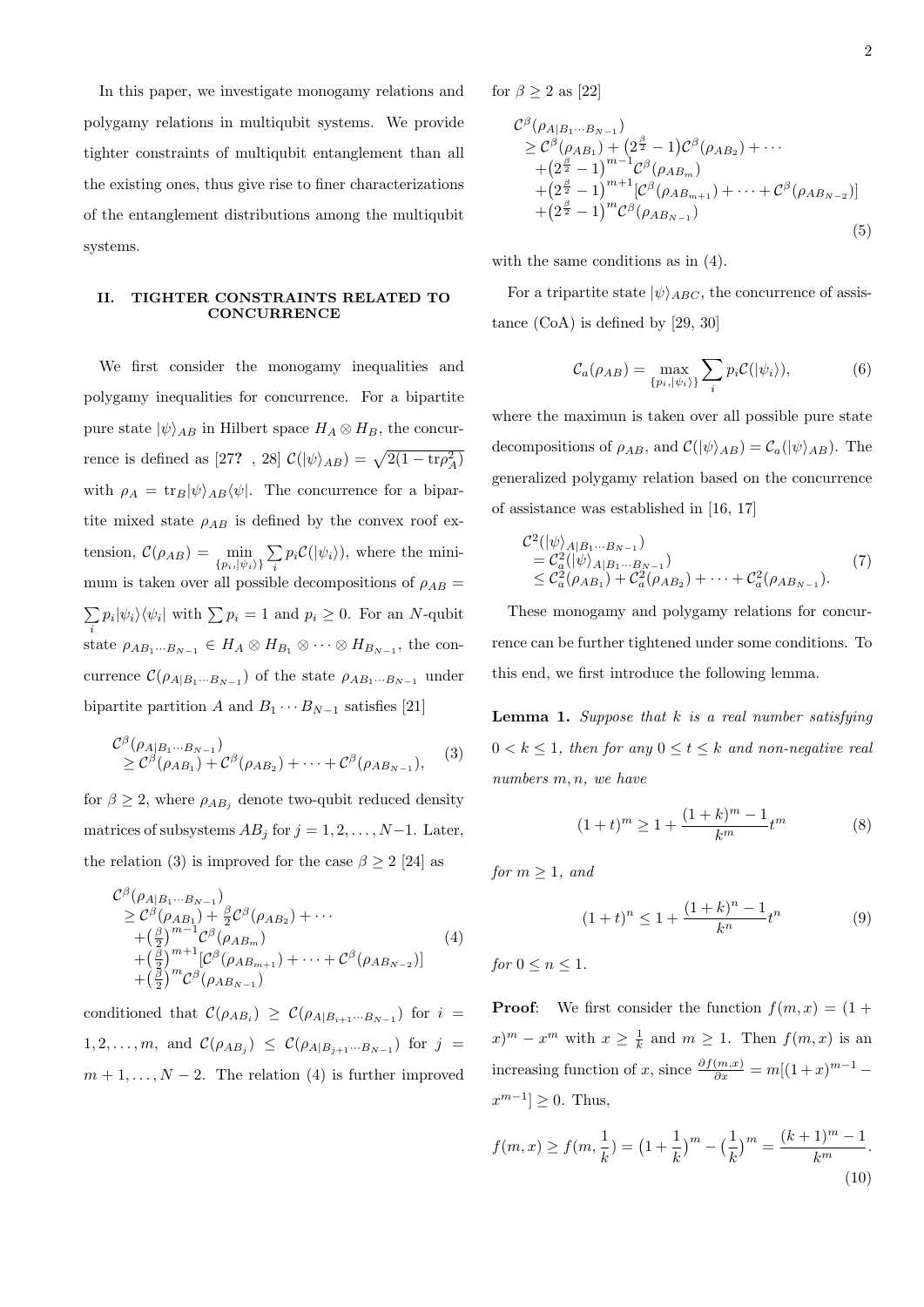Set  $x = \frac{1}{t}$  in (10), we get the inequality (8).

Similar to the proof of inequality (8), we can obtain the inequality (9), since in this case  $f(n, x)$  is a decreasing function of *x* for  $x \geq \frac{1}{k}$  and  $0 \leq n \leq 1$ .

In the next, we denote  $\mathcal{C}_{AB_i} = \mathcal{C}(\rho_{AB_i})$  the concurrence of  $\rho_{AB_i}$  and  $C_{A|B_1\cdots B_{N-1}} = C(\rho_{A|B_1\cdots B_{N-1}})$  for convenience.

**Lemma 2.** *Suppose that k is a real number satisfying*  $0 < k \leq 1$ . Then for any  $2 \otimes 2 \otimes 2^{n-2}$  mixed state  $\rho \in H_A \otimes H_B \otimes H_C$ , if  $C_{AC}^2 \leq kC_{AB}^2$ , we have

$$
\mathcal{C}_{A|BC}^{\beta} \ge \mathcal{C}_{AB}^{\beta} + \frac{(1+k)^{\frac{\beta}{2}} - 1}{k^{\frac{\beta}{2}}} \mathcal{C}_{AC}^{\beta},\tag{11}
$$

*for all*  $\beta > 2$ *.* 

**Proof:** Since  $C_{AC}^2 \le kC_{AB}^2$  and  $C_{AB} > 0$ , we obtain

$$
C_{A|BC}^{\beta} \ge (C_{AB}^2 + C_{AC}^2)^{\frac{\beta}{2}}
$$
  
=  $C_{AB}^{\beta} \left( 1 + \frac{C_{AC}^2}{C_{AB}^2} \right)^{\frac{\beta}{2}}$   

$$
\ge C_{AB}^{\beta} \left[ 1 + \frac{(1+k)^{\frac{\beta}{2}} - 1}{k^{\frac{\beta}{2}}} \left( \frac{C_{AC}^2}{C_{AB}^2} \right)^{\frac{\beta}{2}} \right]
$$
  
=  $C_{AB}^{\beta} + \frac{(1+k)^{\frac{\beta}{2}} - 1}{k^{\frac{\beta}{2}}} C_{AC}^{\beta},$  (12)

where the first inequality is due to the fact,  $\mathcal{C}_{A|BC}^2 \geq$  $\mathcal{C}_{AB}^2 + \mathcal{C}_{AC}^2$  for arbitrary 2  $\otimes$  2  $\otimes$  2<sup>*n*-2</sup> tripartite state  $\rho_{ABC}$  [9, 31] and the second is due to Lemma 1. We can also see that if  $C_{AB} = 0$ , then  $C_{AC} = 0$ , and the lower bound becomes trivially zero. Г

For multiqubit systems, we have the following Theorems.

**Theorem 1.** *Suppose k is a real number satisfying*  $0 < k \leq 1$ *. For an N*-qubit mixed state  $\rho_{AB_1\cdots B_{N-1}}$ , if  $k\mathcal{C}_{AB_i}^2 \geq \mathcal{C}_{A|B_{i+1} \cdots B_{N-1}}^2$  *for*  $i = 1, 2, \ldots, m$ *, and*  $\mathcal{C}_{AB_j}^2 \leq$  $k\mathcal{C}_{A|B_{j+1}\cdots B_{N-1}}^2$  *for*  $j = m+1, \ldots, N-2, \forall 1 \le m \le N-3$ ,

 $N \geq 4$ *, then we have* 

$$
C_{A|B_1...B_{N-1}}^{\beta}
$$
  
\n
$$
\geq C_{AB_1}^{\beta} + \frac{(1+k)^{\frac{\beta}{2}}-1}{k^{\frac{\beta}{2}}} C_{AB_2}^{\beta} + \cdots
$$
  
\n
$$
+ \left(\frac{(1+k)^{\frac{\beta}{2}}-1}{k^{\frac{\beta}{2}}}\right)^{m-1} C_{AB_m}^{\beta}
$$
  
\n
$$
+ \left(\frac{(1+k)^{\frac{\beta}{2}}-1}{k^{\frac{\beta}{2}}}\right)^{m+1} \left(C_{AB_{m+1}}^{\beta} + \cdots + C_{AB_{N-2}}^{\beta}\right)
$$
  
\n
$$
+ \left(\frac{(1+k)^{\frac{\beta}{2}}-1}{k^{\frac{\beta}{2}}}\right)^m C_{AB_{N-1}}^{\beta}
$$
\n(13)

*for all*  $\beta > 2$ *.* 

**Proof:** From the inequality (11), we have

$$
C_{A|B_1B_2\cdots B_{N-1}}\n\geq \mathcal{C}_{AB_1}^{\beta} + \frac{(1+k)^{\frac{\beta}{2}}-1}{k^{\frac{\beta}{2}}} \mathcal{C}_{A|B_2\cdots B_{N-1}}^{\beta}\n\geq \mathcal{C}_{AB_1}^{\beta} + \frac{(1+k)^{\frac{\beta}{2}}-1}{k^{\frac{\beta}{2}}} \mathcal{C}_{AB_2}^{\beta}\n+ \left(\frac{(1+k)^{\frac{\beta}{2}}-1}{k^{\frac{\beta}{2}}}\right)^2 \mathcal{C}_{A|B_3\cdots B_{N-1}}^{\beta}\n\geq \cdots\n\geq \mathcal{C}_{AB_1}^{\beta} + \left(\frac{(1+k)^{\frac{\beta}{2}}-1}{k^{\frac{\beta}{2}}}\right) \mathcal{C}_{AB_2}^{\beta}\n+ \cdots + \left(\frac{(1+k)^{\frac{\beta}{2}}-1}{k^{\frac{\beta}{2}}}\right)^{m-1} \mathcal{C}_{AB_m}^{\beta}\n+ \left(\frac{(1+k)^{\frac{\beta}{2}}-1}{k^{\frac{\beta}{2}}}\right)^m \mathcal{C}_{A|B_{m+1}\cdots B_{N-1}}^{\beta}.
$$
\n(14)

Since  $C_{AB_j}^2 \le kC_{A|B_{j+1}\cdots B_{N-1}}^2$ , for  $j = m+1, ..., N-2$ , we get

$$
C_{A|B_{m+1}\cdots B_{N-1}}^{\beta}
$$
  
\n
$$
\geq \frac{(1+k)^{\frac{\beta}{2}}-1}{k^{\frac{\beta}{2}}}C_{AB_{m+1}}^{\beta} + C_{A|B_{m+2}\cdots B_{N-1}}^{\beta}
$$
  
\n
$$
\geq \frac{(1+k)^{\frac{\beta}{2}}-1}{k^{\frac{\beta}{2}}} \left(C_{AB_{m+1}}^{\beta} + \cdots + C_{AB_{N-2}}^{\beta}\right) + C_{AB_{N-1}}^{\beta}.
$$
\n(15)

Combining (14) and (15), we get the inequality (13).  $\blacksquare$ 

If we replace the conditions  $k\mathcal{C}_{AB_i} \geq \mathcal{C}_{A|B_{i+1}\cdots B_{N-1}}$ for  $i = 1, 2, ..., m$ , and  $C_{AB_j}^2 \leq kC_{A|B_{j+1}...B_{N-1}}^2$  for  $j =$ *m* + 1, ..., *N* − 2,  $\forall$ 1 ≤ *m* ≤ *N* − 3, *N* ≥ 4, in Theorem 1 by  $k\mathcal{C}_{AB_i}^2 \geq \mathcal{C}_{A|B_{i+1}\cdots B_{N-1}}^2$  for *i* = 1, 2, . . . , *N* − 2, then we have the following theorem.

**Theorem 2.** *Suppose k is a real number satisfying*  $0 < k \leq 1$ *. For an N*-qubit mixed state  $\rho_{AB_1\cdots B_{N-1}}$ ,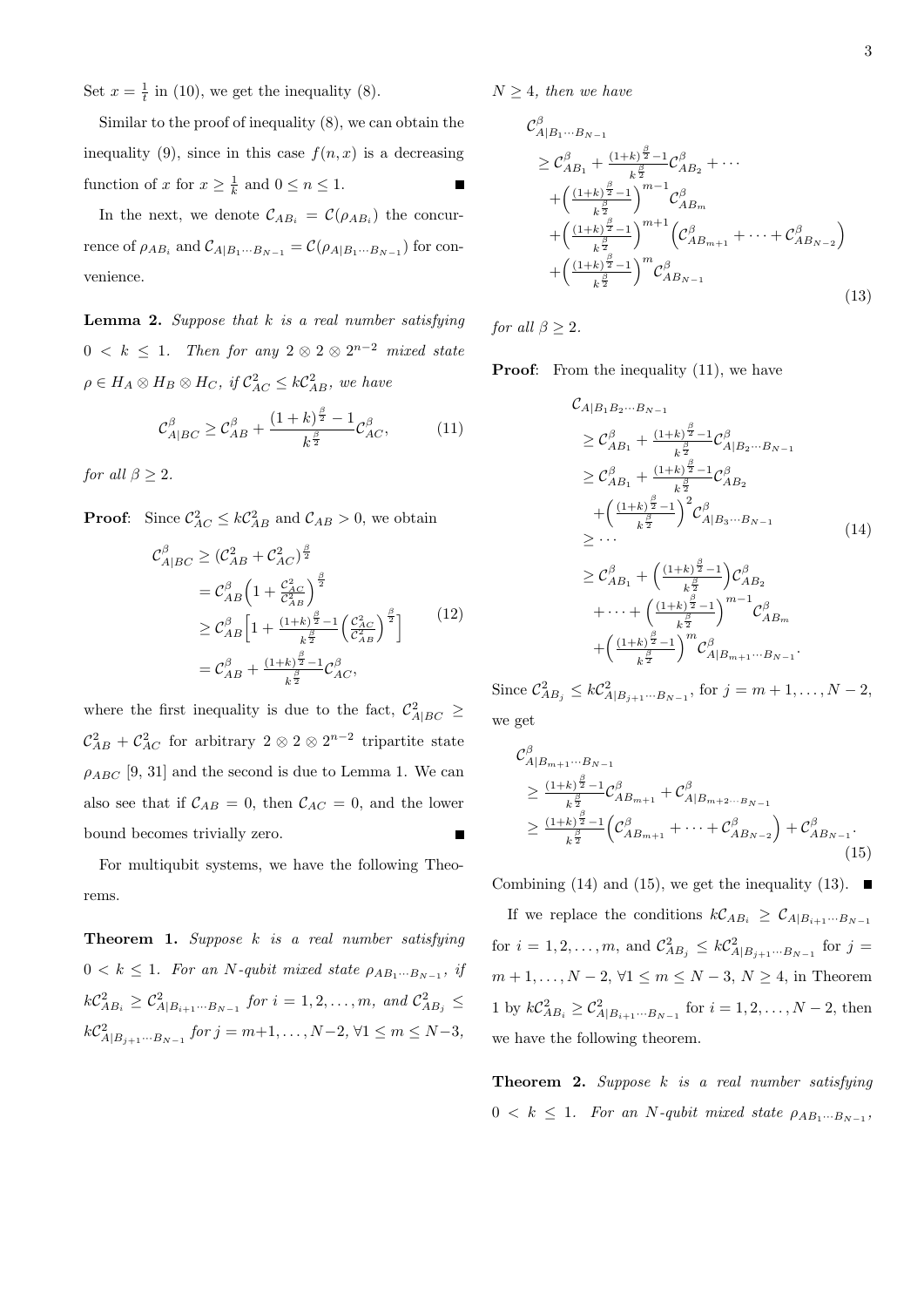*if*  $kC_{AB_i}^2 ≥ C_{A|B_{i+1}··B_{N-1}}^2$  *for all*  $i = 1, 2, ..., N-2$ *, then we have*

$$
\mathcal{C}_{A|B_1\cdots B_{N-1}}^{\beta} \geq \mathcal{C}_{AB_1}^{\beta} + \frac{(1+k)^{\frac{\beta}{2}}-1}{k^{\frac{\beta}{2}}} \mathcal{C}_{AB_2}^{\beta} + \cdots + \left(\frac{(1+k)^{\frac{\beta}{2}}-1}{k^{\frac{\beta}{2}}}\right)^{N-2} \mathcal{C}_{AB_{N-1}}^{\beta}
$$
(16)

*for*  $\beta \geq 2$ *.* 

It can be seen that the inequalities (13) and (16) are tighter than the ones given in Ref. [22], since

$$
\frac{(1+k)^{\frac{\beta}{2}}-1}{k^{\frac{\beta}{2}}} \ge 2^{\frac{\beta}{2}}-1
$$

for  $\beta \geq 2$  and  $0 < k \leq 1$ . The equality holds when  $k = 1$ . Namely, the result (5) given in [22] are just special cases of ours for  $k = 1$ . As  $\frac{(1+k)^{\frac{\beta}{2}}-1}{\beta}$  $\frac{k^{\beta}}{k^{\frac{\beta}{2}}}$  is a decreasing function with respect to *k* for  $0 < k \leq 1$  and  $\beta \geq 2$ , we find that the smaller  $k$  is, the tighter the inequalities  $(11)$ ,  $(13)$ and (16) are.

**Example 1** Consider the three-qubit state  $|\psi\rangle_{ABC}$  in generalized Schmidt decomposition form [32, 33],

$$
|\psi\rangle_{ABC} = \lambda_0|000\rangle + \lambda_1 e^{i\varphi}|100\rangle + \lambda_2|101\rangle + \lambda_3|110\rangle + \lambda_4|111\rangle,
$$
\n(17)

where  $\lambda_i \geq 0, i = 1, 2, ..., 4$ , and  $\sum_{i=1}^{4}$ *i*=0  $\lambda_i^2 = 1$ . Then we get  $\mathcal{C}_{A|BC} = 2\lambda_0 \sqrt{\lambda_2^2 + \lambda_3^2 + \lambda_4^2}$ ,  $\mathcal{C}_{AB} = 2\lambda_0 \lambda_2$  and  $\mathcal{C}_{AC} =$ 2 $\lambda_0 \lambda_3$ . Set  $\lambda_0 = \lambda_3 = \frac{1}{2}$ ,  $\lambda_2 = \frac{\sqrt{2}}{2}$  and  $\lambda_1 = \lambda_4 =$ 0. We have  $C_{A|BC} = \frac{\sqrt{3}}{2}$ ,  $C_{AB} = \frac{\sqrt{2}}{2}$  and  $C_{AC} = \frac{1}{2}$ . Then  $C_{AB}^{\beta} + (2^{\frac{\beta}{2}} - 1)C_{AC}^{\beta} = (\frac{\sqrt{2}}{2})^{\beta} + (2^{\frac{\beta}{2}} - 1)(\frac{1}{2})^{\beta}$  and  $\mathcal{C}_{AB}^{\beta} + \frac{(1+k)^{\frac{\beta}{2}} - 1}{k^{\frac{\beta}{2}}}$  $\frac{k}{k^{\frac{\beta}{2}}-1}\mathcal{C}_{AC}^{\beta} = \left(\frac{\sqrt{2}}{2}\right)^{\beta} + \frac{(1+k)^{\frac{\beta}{2}}-1}{k^{\frac{\beta}{2}}}$  $k^{\frac{\beta}{2}}$  $\left(\frac{1}{2}\right)^{\beta}$ . One can see that our result is better than the result (5) in [22] for  $\beta \geq 2$ , hence better than (3) and (4) given in [21, 24], see Fig. 1.

We now discuss the polygamy relations for the CoA of  $\mathcal{C}_a(|\psi\rangle_{A|B_1\cdots B_{N-1}})$  for  $0 \leq \beta \leq 2$ . We have the following Theorem.

**Theorem 3.** *Suppose k is a real number satisfying*  $0 < k \leq 1$ *. For an N*-qubit pure state  $|\psi\rangle_{AB_1\cdots B_{N-1}}$ ,



FIG. 1. The *y* axis is the lower bound of the concurrence  $\mathcal{C}_{A|BC}^{\beta}$ . The red (green) line represents the lower bound from our result for  $k = 0.6$  ( $k = 0.8$ ), and the blue line represents the lower bound of (5) from [22].

*if*  $kC_{aA|B_i}^2 \geq C_{aA|B_{i+1}\cdots B_{N-1}}^2$  *for*  $i = 1, 2, \ldots, m$ *, and*  $\mathcal{C}_{aA|B_j}^2 \leq k\mathcal{C}_{aA|B_{j+1}\cdots B_{N-1}}^2$  *for*  $j = m+1,\ldots,N-2$ , *∀*1 *≤ m ≤ N −* 3*, N ≥* 4*, then we have*

$$
C_{a}^{\beta}(|\psi\rangle_{A|B_{1}\cdots B_{N-1}})
$$
  
\n
$$
\leq C_{aAB_{1}}^{\beta} + \frac{(1+k)^{\frac{\beta}{2}}-1}{k^{\frac{\beta}{2}}}C_{aAB_{2}}^{\beta} + \cdots
$$
  
\n
$$
+ \left(\frac{(1+k)^{\frac{\beta}{2}}-1}{k^{\frac{\beta}{2}}}\right)^{m-1}C_{aAB_{m}}^{\beta}
$$
  
\n
$$
+ \left(\frac{(1+k)^{\frac{\beta}{2}}-1}{k^{\frac{\beta}{2}}}\right)^{m+1} \left(C_{aAB_{m+1}}^{\beta} + \cdots + C_{aAB_{N-2}}^{\beta}\right)
$$
  
\n
$$
+ \left(\frac{(1+k)^{\frac{\beta}{2}}-1}{k^{\frac{\beta}{2}}}\right)^{m}C_{aAB_{N-1}}^{\beta}
$$
\n(18)

*for all*  $0 \leq \beta \leq 2$ *.* 

**Proof**: The proof is similar to the proof of Theorem 1 by using inequality (9).

**Theorem 4.** *Suppose k is a real number satisfying*  $0 < k \leq 1$ *. For an N*-qubit pure state  $|\psi\rangle_{AB_1\cdots B_{N-1}}$ ,  $if k\mathcal{C}_{aAB_i}^2 \geq \mathcal{C}_{aA|B_{i+1}\cdots B_{N-1}}^2$  *for all*  $i = 1, 2, \ldots, N-2$ , *then we have*

$$
\mathcal{C}_{a}^{\beta}|\psi\rangle_{A|B_{1}\cdots B_{N-1}} \leq \mathcal{C}_{aAB_{1}}^{\beta} + \frac{(1+k)^{\frac{\beta}{2}}-1}{k^{\frac{\beta}{2}}}\mathcal{C}_{aAB_{2}}^{\beta} + \cdots + \left(\frac{(1+k)^{\frac{\beta}{2}}-1}{k^{\frac{\beta}{2}}}\right)^{N-2}\mathcal{C}_{aAB_{N-1}}^{\beta}
$$
\n(19)

*for*  $0 \leq \beta \leq 2$ *.* 

The inequalities (18) and (19) are also upper bounds of  $\mathcal{C}(|\psi\rangle_{A|B_1\cdots B_{N-1}})$  for pure state  $|\psi\rangle_{AB_1\cdots B_{N-1}}$  since  $\mathcal{C}(|\psi\rangle_{A|B_1\cdots B_{N-1}}) = \mathcal{C}_a(|\psi\rangle_{A|B_1\cdots B_{N-1}}).$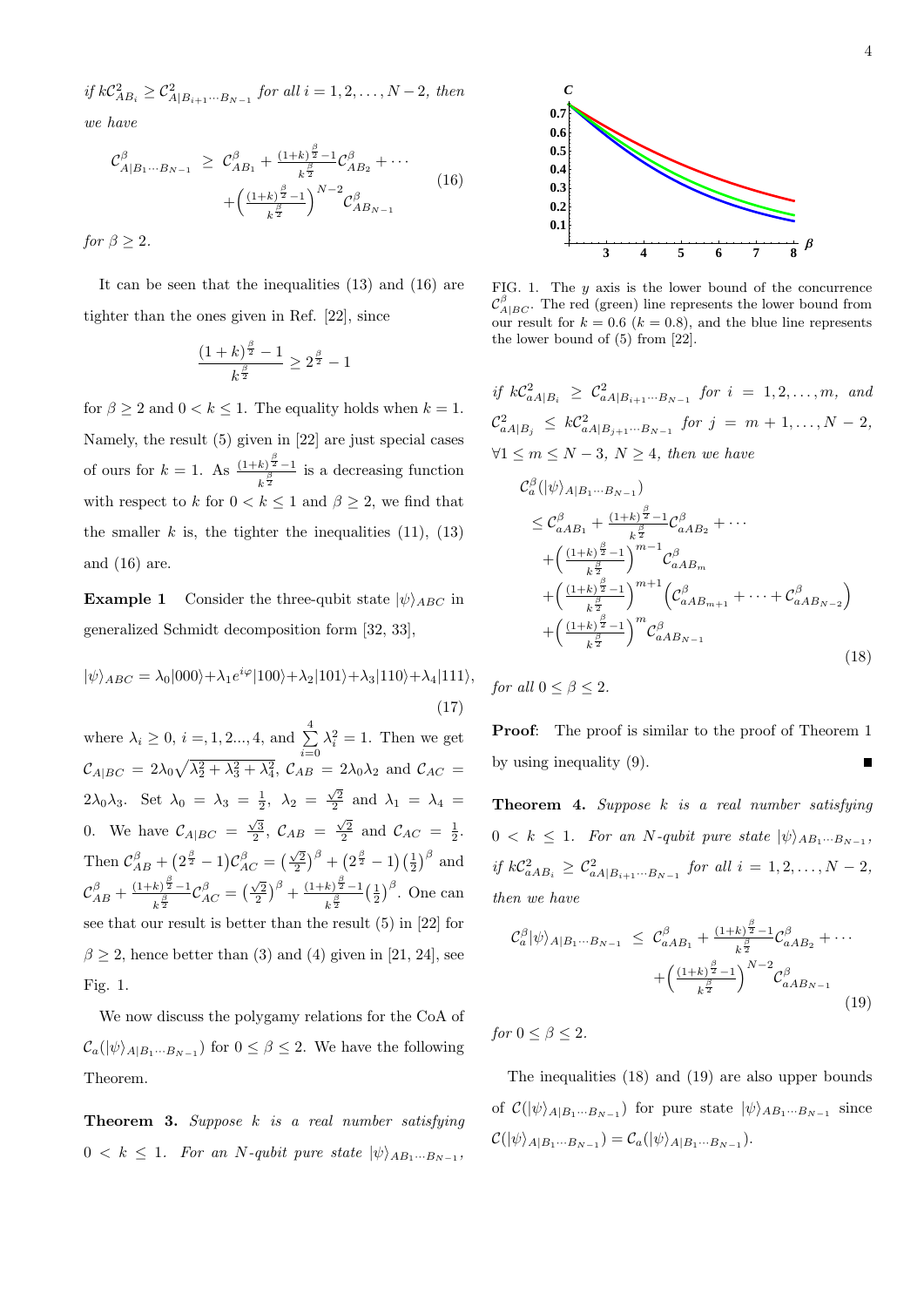### **III. TIGHTER CONSTRAINTS RELATE TO EOF**

Let  $H_A$  and  $H_B$  be two Hilbert spaces with dimension *m* and *n* ( $m \leq n$ ), respectively. Then the entanglement of formation (EoF) [34, 35] is defined as follows: for a pure state  $|\psi\rangle_{AB} \in H_A \otimes H_B$ , the EoF is given by

$$
E(|\psi\rangle_{AB}) = \mathcal{S}(\rho_A),\tag{20}
$$

where  $\rho_A = \text{Tr}_B(|\psi\rangle_{AB} \langle \psi|)$  and  $S(\rho) = -\text{Tr}(\rho \log_2 \rho)$ . For a bipartite mixed state  $\rho_{AB} \in H_A \otimes H_B$ , the EoF is given by

$$
E(\rho_{AB}) = \min_{\{p_i, |\psi_i\rangle\}} \sum_i p_i E(|\psi_i\rangle),\tag{21}
$$

with the minimum taking over all possible pure state decomposition of *ρAB*.

In Ref. [36], Wootters showed that  $E(|\psi\rangle)$  =  $f(\mathcal{C}^2(|\psi\rangle))$  for  $2 \otimes m$  ( $m \geq 2$ ) pure state  $|\psi\rangle$ , and  $E(\rho)$  =  $f(\mathcal{C}^2(\rho))$  for two-qubit mixed state  $\rho$ , where  $f(x)$  =  $H\left(\frac{1+\sqrt{1-x}}{2}\right)$  and  $H(x) = -x \log_2 x - (1-x) \log_2 (1-x)$ . *f*(*x*) is a monotonically increasing function for  $0 \le x \le 1$ , and satisfies the following relations:

$$
f^{\sqrt{2}}(x^2 + y^2) \ge f^{\sqrt{2}}(x^2) + f^{\sqrt{2}}(y^2), \tag{22}
$$

where  $f^{\sqrt{2}}(x^2 + y^2) = [f(x^2 + y^2)]^{\sqrt{2}}$ .

Although EoF does not satisfy the inequality  $E_{AB}$  +  $E_{AC} \leq E_{A|BC}$  [37], the authors in [38] showed that EoF is a monotonic function satisfying  $E^2(\rho_{A|B_1B_2\cdots B_{N-1}}) \ge$  $\sum_{i=1}^{N-1} E^2(\rho_{AB_i})$ . For *N*-qubit systems, one has [21]

$$
E_{A|B_1B_2\cdots B_{N-1}}^{\beta} \ge E_{AB_1}^{\beta} + E_{AB_2}^{\beta} + \cdots + E_{AB_{N-1}}^{\beta}, \tag{23}
$$

for  $\beta \geq \sqrt{2}$ , where  $E_{A|B_1B_2\cdots B_{N-1}}$  is the EoF of  $\rho$  under bipartite partition  $A|B_1B_2 \cdots B_{N-1}$ , and  $E_{AB_i}$  is the EoF of the mixed state  $\rho_{AB_i} = \text{Tr}_{B_1 \cdots B_{i-1}, B_{i+1} \cdots B_{N-1}}(\rho)$ for  $i = 1, 2, \ldots, N - 1$ . Recently, the authors in Ref. [24]

proposed a monogamy relation that is tighter than the inequality (23),

$$
E_{A|B_1B_2\cdots B_{N-1}}^{\beta}
$$
  
\n
$$
\geq E_{AB_1}^{\beta} + \frac{\beta}{\sqrt{2}} E_{AB_2}^{\beta} + \cdots + \left(\frac{\beta}{\sqrt{2}}\right)^{m-1} E_{AB_m}^{\beta}
$$
  
\n
$$
+ \left(\frac{\beta}{\sqrt{2}}\right)^{m+1} \left(E_{AB_{m+1}}^{\beta} + \cdots + E_{AB_{N-2}}^{\beta}\right)
$$
  
\n
$$
+ \left(\frac{\beta}{\sqrt{2}}\right)^m E_{AB_{N-1}}^{\beta},
$$
\n(24)

if  $\mathcal{C}_{AB_i}$  ≥  $\mathcal{C}_{A|B_{j+1}\cdots B_{N-1}}$  for  $i = 1, 2, \ldots, m$ , and  $\mathcal{C}_{AB_j}$  ≤  $C_{A|B_{j+1}\cdots B_{N-1}}$  for  $j = m+1, \ldots, N-2, \forall 1 \le m \le N-3$ ,  $N \geq 4$  for  $\beta \geq \sqrt{2}$ . The inequality (24) is also improved to

$$
E_{A|B_1B_2\cdots B_{N-1}}^{\beta}
$$
  
\n
$$
\geq E_{AB_1}^{\beta} + \left(2^{\frac{\beta}{\sqrt{2}}} - 1\right) E_{AB_2}^{\beta} + \cdots + \left(2^{\frac{\beta}{\sqrt{2}}} - 1\right)^{m-1}
$$
  
\n
$$
\times E_{AB_m}^{\beta} + \left(2^{\frac{\beta}{\sqrt{2}}} - 1\right)^{m+1} \left( E_{AB_{m+1}}^{\beta} + \cdots + E_{AB_{N-2}}^{\beta} \right)
$$
  
\n
$$
+ \left(2^{\frac{\beta}{\sqrt{2}}} - 1\right)^m E_{AB_{N-1}}^{\beta},
$$
\n(25)

under the same conditions as that of inequality (24).

In fact, these inequalities can be further improved to even tighter monogamy relations.

**Theorem 5.** *Suppose k is a real number satisfying*  $0 < k \leq 1$ *. For any*  $N$ -qubit mixed state  $\rho_{AB_1\cdots B_{N-1}}$ , *if*  $kE\begin{bmatrix} \sqrt{2} \\ A \end{bmatrix}$   $\geq E\begin{bmatrix} \sqrt{2} \\ A | B_{i+1} \cdots B_{N-1} \end{bmatrix}$  for  $i = 1, 2, \ldots, m$ , and  $E^{\sqrt{2}}_{AB_j} \leq kE^{\sqrt{2}}_{A|B_{j+1}\cdots B_{N-1}}$  *for j* = *m* + 1*, . . . , N* − 2*, ∀*1  $\leq$  *m*  $\leq$  *N*  $-$  3*, N*  $\geq$  4*, the entanglement of formation E*(*ρ*) *satisfies*

$$
E_{A|B_1B_2\cdots B_{N-1}}^{\beta}
$$
  
\n
$$
\geq E_{AB_1}^{\beta} + \frac{(1+k)^{t}-1}{k^t} E_{AB_2}^{\beta} + \cdots + \left(\frac{(1+k)^{t}-1}{k^t}\right)^{m-1} E_{AB_m}^{\beta}
$$
  
\n
$$
+ \left(\frac{(1+k)^{t}-1}{k^t}\right)^{m+1} (E_{AB_{m+1}}^{\beta} + \cdots + E_{AB_{N-2}}^{\beta})
$$
  
\n
$$
+ \left(\frac{(1+k)^{t}-1}{k^t}\right)^m E_{AB_{N-1}}^{\beta},
$$
\n(26)

*for*  $\beta \geq \sqrt{2}$ *, where*  $t = \frac{\beta}{\sqrt{2}}$  $\frac{1}{2}$ .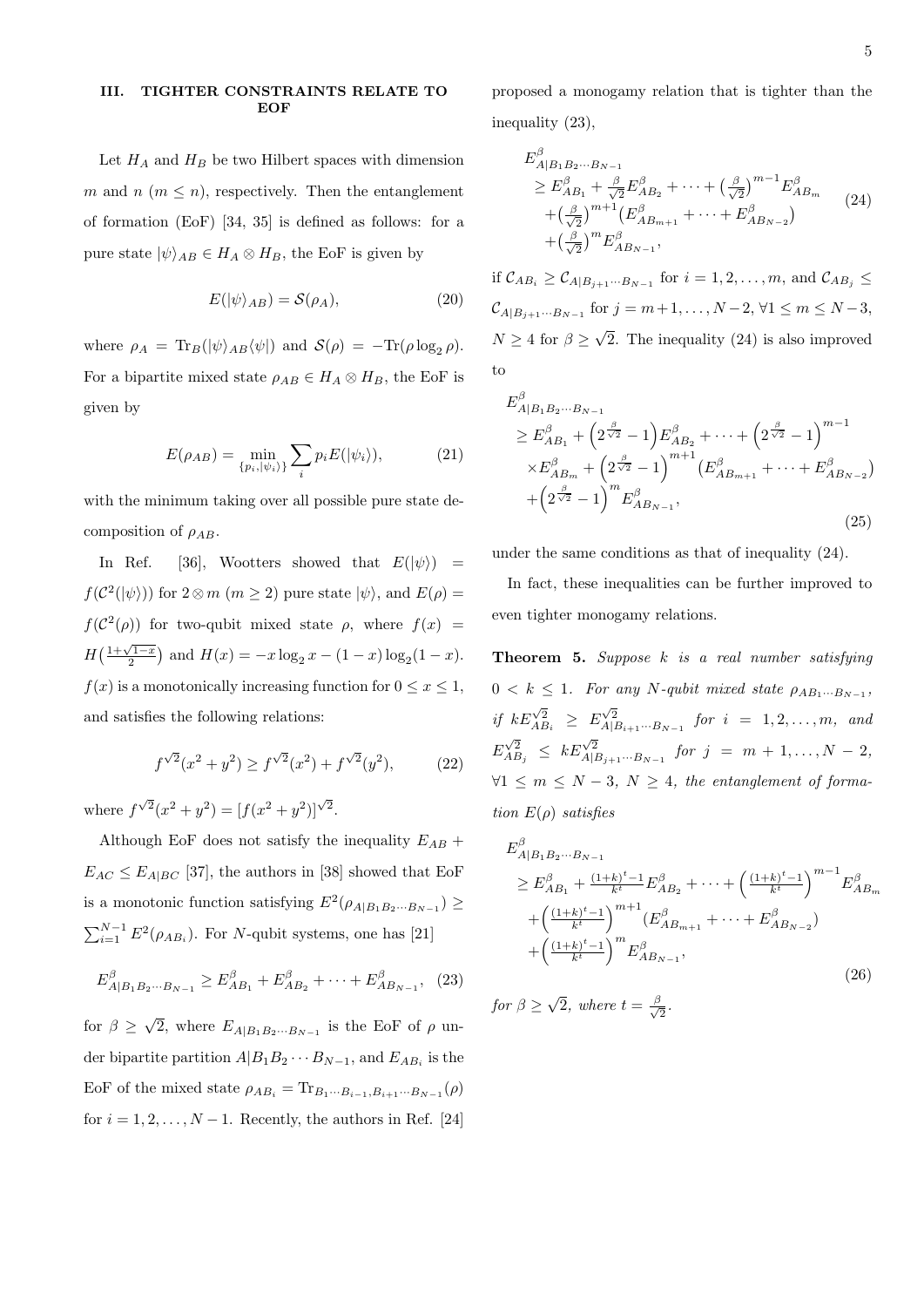**Proof:** For  $\beta \ge \sqrt{2}$  and  $kf^{\sqrt{2}}(x^2) \ge f^{\sqrt{2}}(y^2)$ , we find

$$
f^{\beta}(x^{2} + y^{2}) = [f^{\sqrt{2}}(x^{2} + y^{2})]^{t}
$$
  
\n
$$
\geq [f^{\sqrt{2}}(x^{2}) + f^{\sqrt{2}}(y^{2})]^{t}
$$
  
\n
$$
\geq [f^{\sqrt{2}}(x^{2})]^{t} + \frac{(1+k)^{t}-1}{k^{t}} [f^{\sqrt{2}}(y^{2})]^{t}
$$
  
\n
$$
= f^{\beta}(x^{2}) + \frac{(1+k)^{t}-1}{k^{t}} f^{\beta}(y^{2}),
$$
\n(27)

where the first inequality is due to the inequality (22), and the second inequality can be obtained from inequality (8).

Let  $\rho = \sum_i p_i |\psi_i\rangle\langle\psi_i| \in H_A \otimes H_{B_1} \otimes \cdots H_{B_{N-1}}$  be the optimal decomposition of  $E_{A|B_1B_2\cdots B_{N-1}}(\rho)$  for the *N*-qubit mixed state  $\rho$ . Then [22]

$$
E_{A|B_1B_2\cdots B_{N-1}} \ge f(\mathcal{C}_{A|B_1B_2\cdots B_{N-1}}^2). \tag{28}
$$

Thus,

$$
E_{A|B_1B_2\cdots B_{N-1}}^{\beta}
$$
  
\n
$$
\geq f^{\beta}(\mathcal{C}_{A|B_1B_2\cdots B_{N-1}}^2)
$$
  
\n
$$
\geq f^{\beta}(\mathcal{C}_{A|B_1}^2) + \frac{(1+k)^t - 1}{k^t} f^{\beta}(\mathcal{C}_{A|B_2}^2) + \cdots
$$
  
\n
$$
+ \left(\frac{(1+k)^t - 1}{k^t}\right)^{m-1} f^{\beta}(\mathcal{C}_{A|B_m}^2) + \left(\frac{(1+k)^t - 1}{k^t}\right)^{m+1}
$$
  
\n
$$
[f^{\beta}(\mathcal{C}_{AB_{m+1}}^2) + \cdots + f^{\beta}(\mathcal{C}_{AB_{N-2}}^2)]
$$
  
\n
$$
+ \left(\frac{(1+k)^t - 1}{k^t}\right) f^{\beta}(\mathcal{C}_{AB_{N-1}}^2)
$$
  
\n
$$
= E_{AB_1}^{\beta} + \left(\frac{(1+k)^t - 1}{k^t}\right) E_{AB_2}^{\beta} + \cdots + \left(\frac{(1+k)^t - 1}{k^t}\right)^{m-1}
$$
  
\n
$$
\times E_{AB_m}^{m-1} + \left(\frac{(1+k)^t - 1}{k^t}\right)^{m+1} (E_{AB_{m+1}}^{\beta} + \cdots + E_{AB_{N-2}}^{\beta})
$$
  
\n
$$
+ \left(\frac{(1+k)^t - 1}{k^t}\right) E_{AB_{N-1}}^{\beta}, \qquad (29)
$$

where the first inequality holds due to (28), the second inequality is similar to the proof of Theorem 1 by using inequality (27), and the last equality holds since for any  $2 \otimes 2$  quantum state  $\rho_{AB_i}$ ,  $E(\rho_{AB_i}) = f[\mathcal{C}^2(\rho_{AB_i})]$ .

Similar to the case of concurrence, we have also the following tighter monogamy relation for EoF.

**Theorem 6.** *Suppose k is a real number satisfying*  $0 < k \leq 1$ *. For an N*-qubit mixed state  $\rho_{AB_1\cdots B_{N-1}}$ , if  $kE_{AB_i}^{\sqrt{2}} \ge E_{A|B_{i+1}\cdots B_{N-1}}^{\sqrt{2}}$  for all  $i = 1, 2, ..., N-2$ , we



FIG. 2. The *y* axis is the lower bound of the EoF  $E_{A|BC}^{\beta}$ . The red (green resp. blue) line represents the lower bound from our result for  $k = 0.5$  ( $k = 0.7$  resp.  $k = 0.9$ ), and the yellow line represents the lower bound from the result in [22].

*have*

$$
E_{A|B_1B_2\cdots B_{N-1}}^{\beta} \ge E_{AB_1}^{\beta} + \frac{(1+k)^t - 1}{k^t} E_{AB_2}^{\beta} + \cdots + \left(\frac{(1+k)^t - 1}{k^t}\right)^{N-2} E_{AB_{N-1}}^{\beta},
$$
\n(30)

*for*  $\beta \geq \sqrt{2}$  *and*  $t = \frac{\beta}{\sqrt{2}}$  $\frac{5}{2}$ .

As  $\frac{(1+k)^{t}-1}{k^{t}}$  ≥ 2<sup>*t*</sup> − 1 for *t* ≥ 1 and 0 < *k* ≤ 1, our new monogamy relations (26) and (30) are tighter than the ones given in [21, 22, 24]. Also, for  $0 < k \leq 1$  and  $\beta \geq 2$ , the smaller *k* is, the tighter inequalities (26) and (30) are.

**Example 2** Let us again consider the three-qubit state  $|\psi\rangle_{ABC}$  defined in (17) with  $\lambda_0 = \lambda_3 = \frac{1}{2}$ ,  $\lambda_2 = \frac{\sqrt{2}}{2}$  and  $\lambda_1 = \lambda_4 = 0$ . Then  $E_{A|BC} = 2 - \log_2 3 \approx 0.811278$ ,  $E_{AB} = -\frac{2+\sqrt{2}}{4} \log_2 \frac{2+\sqrt{2}}{4} - \frac{2-\sqrt{2}}{4} \log_2 \frac{2-\sqrt{2}}{4} \approx 0.600876$ and  $E_{AB} = -\frac{2+\sqrt{3}}{4} \log_2 \frac{2+\sqrt{3}}{4} - \frac{2-\sqrt{3}}{4} \log_2 \frac{2-\sqrt{3}}{4}$   $\approx$ 0.354579. Thus,  $E_{AB}^{\beta} + (2^{\frac{\beta}{2}} - 1)E_{AC}^{\beta} = (0.600876)^{\beta} +$  $(2^{\frac{\beta}{2}} - 1)0.354579^{\beta}, E_{AB}^{\beta} + \frac{1.5^{\frac{\beta}{2}} - 1}{0.5^{\frac{\beta}{2}}}$  $\frac{.5^{\frac{5}{2}}-1}{0.5^{\frac{\beta}{2}}}E_{AC}^{\beta} = (0.600876)^{\beta} +$  $\frac{1.5^{\frac{\beta}{2}}-1}{1}$  $\frac{15^{\frac{\beta}{2}}-1}{0.5^{\frac{\beta}{2}}} 0.354579^{\beta}$  ,  $E_{AB}^{\beta} + \frac{1.7^{\frac{\beta}{2}}-1}{0.7^{\frac{\beta}{2}}}$  $\frac{.7^{\frac{5}{2}}-1}{0.7^{\frac{\beta}{2}}}E_{AC}^{\beta} = (0.600876)^{\beta} +$  $\frac{1.7^{\frac{\beta}{2}}-1}{1.7^{\frac{\beta}{2}}}$  $\frac{17^{\frac{\beta}{2}}-1}{0.7^{\frac{\beta}{2}}}$  0.354579<sup>β</sup> and  $E_{AB}^{\beta}$  +  $\frac{1.9^{\frac{\beta}{2}}-1}{0.9^{\frac{\beta}{2}}}$  $\frac{0.9^{\frac{5}{2}}-1}{0.9^{\frac{\beta}{2}}}E_{AC}^{\beta} = (0.600876)^{\beta} +$  $\frac{1.9^{\frac{\beta}{2}}}{-1}$  $\frac{.9\frac{5}{2}-1}{0.9\frac{5}{2}}$  0.354579<sup>β</sup>. One can see that our result is better than the one in [22] for  $\beta \geq \sqrt{2}$ , hencee better than the ones in [21, 24], see Fig. 2.

We can also provide tighter polygamy relations for the entanglement of assistance. The entanglement of assis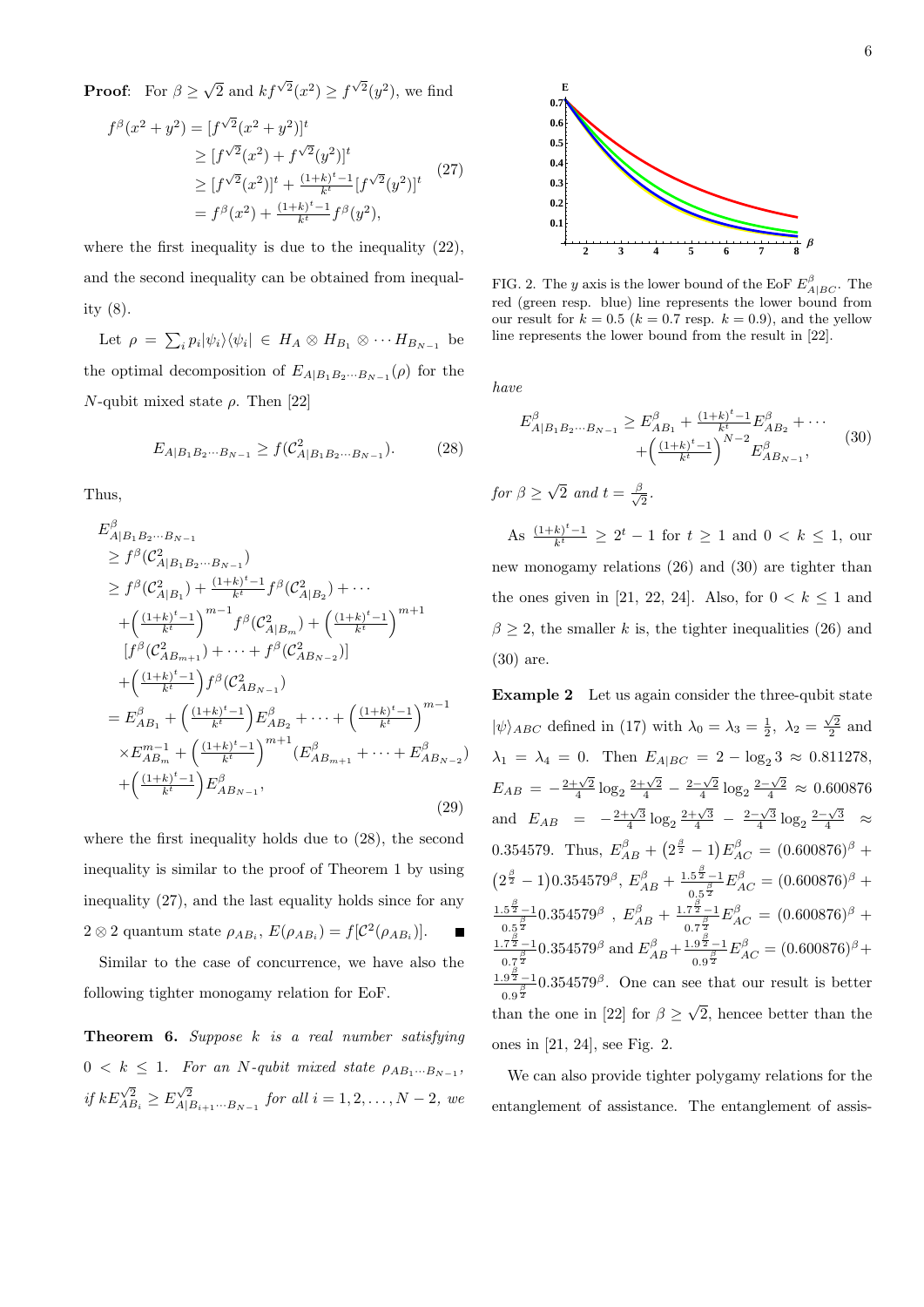tance (EoA) of  $\rho_{AB}$  is defined as [39],

$$
E_{\rho_{AB}}^a = \max_{\{p_i, |\psi_i\rangle\}} \sum_i p_i E(|\psi_i\rangle),\tag{31}
$$

with the maximization taking over all possible pure decompositions of *ρAB*. For any dimensional multipartite quantum state *ρAB*1*B*2*···BN−*<sup>1</sup> , a general polygamy inequality of multipartite quantum entanglement was established as [18],

$$
E^{a}(\rho_{A|B_{1}B_{2}\cdots B_{N-1}}) \leq \sum_{i=1}^{N-1} E^{a}(\rho_{A|B_{i}}). \tag{32}
$$

Using the same approach as for concurrence, we have the following Theorems.

**Theorem 7.** *Suppose k is a real number satisfying*  $0 < k \leq 1$ *. For any*  $N$ -qubit mixed state  $\rho_{AB_1\cdots B_{N-1}}$ , *if*  $kE_{AB_i}^a \geq E_{A|B_{i+1}\cdots B_{N-1}}^a$  *for*  $i = 1, 2, \ldots, m$ *, and*  $E_{AB_j}^a \leq kE_{A|B_{j+1}\cdots B_{N-1}}^a$  *for*  $j = m+1,\ldots,N-2$ , *∀*1 *≤ m ≤ N −* 3*, N ≥* 4*, we have*

$$
(E_{A|B_1B_2\cdots B_{N-1}}^a)^\beta
$$
  
\n
$$
\leq (E_{AB_1}^a)^\beta + \frac{(1+k)^\beta - 1}{k^\beta} (E_{AB_2}^a)^\beta + \cdots
$$
  
\n
$$
+ \left(\frac{(1+k)^\beta - 1}{k^\beta}\right)^{m-1} (E_{AB_m}^a)^\beta
$$
  
\n
$$
+ \left(\frac{(1+k)^\beta - 1}{k^\beta}\right)^{m+1} [(E_{AB_{m+1}}^a)^\beta + \cdots + (E_{AB_{N-2}}^a)^\beta]
$$
  
\n
$$
+ \left(\frac{(1+k)^\beta - 1}{k^\beta}\right)^m (E_{AB_{N-1}}^a)^\beta,
$$
\n(33)

*for*  $0 \leq \beta \leq 1$ *.* 

**Theorem 8.** *Suppose k is a real number satisfying*  $0 < k \leq 1$ *. For any*  $N$ -qubit mixed state  $\rho_{AB_1\cdots B_{N-1}}$ , *if*  $kE_{AB_i}^a$  ≥  $E_{A|B_{i+1}\cdots B_{N-1}}^a$  *for all*  $i = 1, 2, ..., N-2$ *, we have*

$$
(E_{A|B_1B_2\cdots B_{N-1}}^a)^{\beta} \le (E_{AB_1}^a)^{\beta} + \left(\frac{(1+k)^{\beta}-1}{k^{\beta}}\right)(E_{AB_2}^a)^{\beta} + \cdots + \left(\frac{(1+k)^{\beta}-1}{k^{\beta}}\right)^{N-2}(E_{AB_{N-1}}^a)^{\beta},
$$
\n(34)

*for*  $0 \leq \beta \leq 1$ *.* 

# **IV. TIGHTER CONSTRAINTS RELATED TO NEGATIVITY**

The negativity, a well-known quantifier of bipartite entanglement, is defined as  $\mathcal{N}(\rho_{AB}) = (\|\rho_{AB}^{T_A}\| - 1)/2$  [41], where  $\rho_{AB}^{T_A}$  is the partial transposed matrix of  $\rho_{AB}$  with respect to the subsystem *A*, and *∥X∥* denotes the trace norm of *X*, i.e.,  $||X|| = \text{Tr}\sqrt{XX^{\dagger}}$ . For convenient, we use the definition of negativity as  $||\rho_{AB}^{T_A}|| - 1$ . Particularly, for any bipartite pure state  $|\psi\rangle_{AB}$ ,  $\mathcal{N}(|\psi\rangle_{AB})$  = 2 ∑ *i<j*  $\sqrt{\lambda_i \lambda_j}$  =  $(\text{Tr}\sqrt{\rho_A})^2 - 1$ , where  $\lambda_i s$  are the eigenvalues of the reduced density matrix  $\rho_A = \text{Tr}_B |\psi\rangle_{AB} \langle \psi|$ . The convex-roof extended negativity (CREN) of a mixed state  $\rho_{AB}$  is defined by

$$
\mathcal{N}_c(\rho_{AB}) = \min_{\{p_i, |\psi_i\rangle\}} \sum_i p_i \mathcal{N}(|\psi_i\rangle),\tag{35}
$$

where the minimum is taken over all possible pure state decomposition of  $\rho_{AB}$ . Thus  $\mathcal{N}_c(\rho_{AB}) = \mathcal{C}(\rho_{AB})$  for any two-qubit mixed state  $\rho_{AB}$ . The dual to the CREN of a mixed state  $\rho_{AB}$  is defined as

$$
\mathcal{N}_c^a(\rho_{AB}) = \max_{\{p_i, |\psi_i\rangle\}} \sum_i p_i \mathcal{N}(|\psi_i\rangle),\tag{36}
$$

with the maximum taking over all possible pure state decomposition of  $\rho_{AB}$ . Furthermore,  $\mathcal{N}_c^a(\rho_{AB}) = \mathcal{C}^a(\rho_{AB})$ for any two-qubit mixed state  $\rho_{AB}[12]$ .

Similar to the concurrence and EoF, we have the following Theorems.

**Theorem 9.** *Suppose k is a real number satisfying*  $0 < k \leq 1$ *. For any*  $N$ -qubit mixed state  $\rho_{AB_1\cdots B_{N-1}}$ ,  $if k\mathcal{N}_{cAB_i}^2 \geq \mathcal{N}_{cA|B_{i+1}\cdots B_{N-1}}^2$  *for*  $i = 1, 2, \ldots, m$ *, and*  $\mathcal{N}_{cAB_j}^2 \leq k\mathcal{N}_{cA|B_{j+1}\cdots B_{N-1}}^2$  *for*  $j = m+1,\ldots,N-2$ ,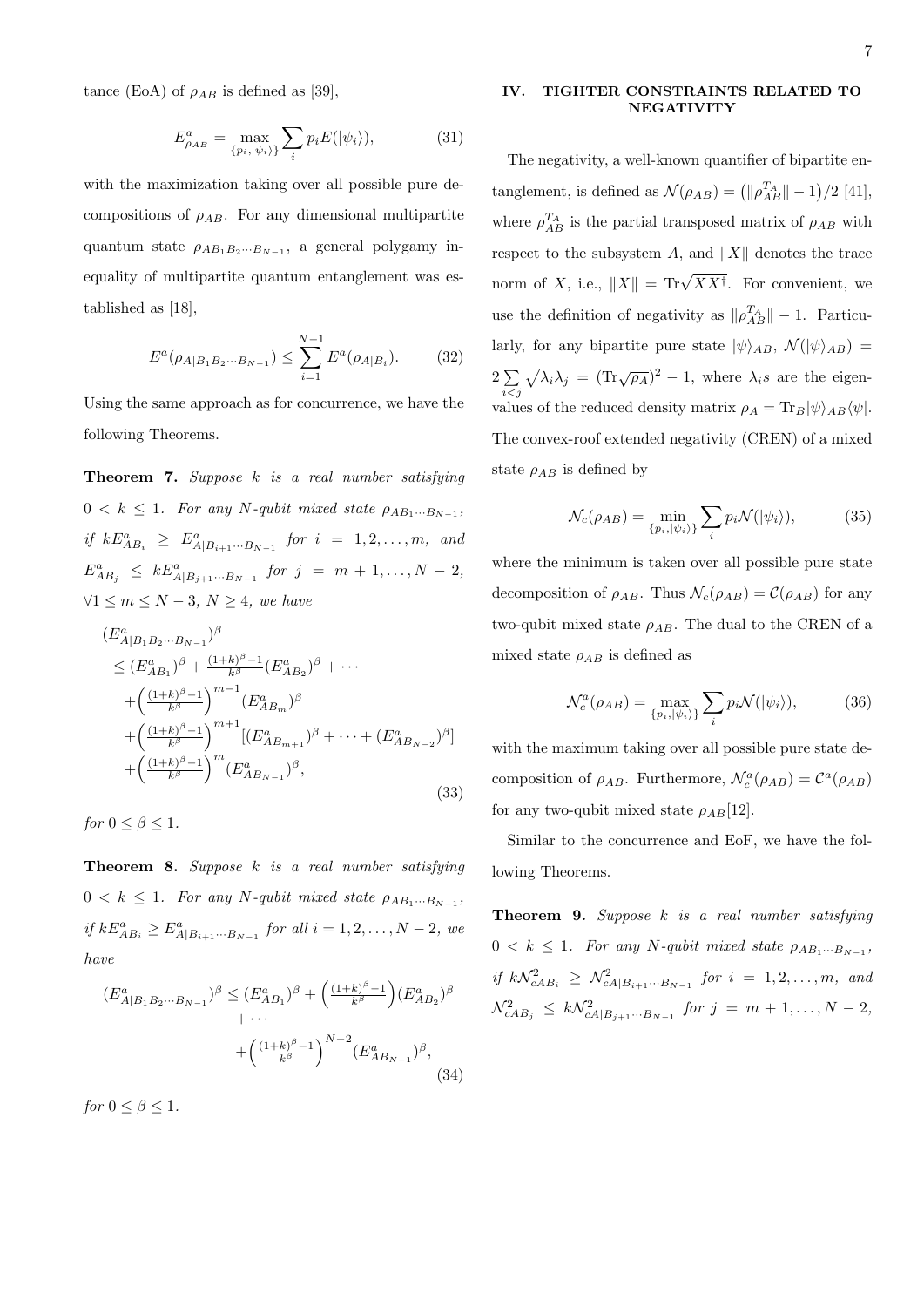

FIG. 3. The *y* axis is the lower bound of the negativity  $\mathcal{N}_c(|\psi\rangle_{A|BC})$ , which are functions of  $\beta$ . The red (green) line represents the lower bound from our result for  $k = 0.6$  $(k = 0.8)$ , and the blue line represents the lower bound from the result in [22].

$$
\forall 1 \le m \le N - 3, N \ge 4, \text{ then we have}
$$

$$
\mathcal{N}^{\beta}_{cA|B_{1}\cdots B_{N-1}}\n\geq \mathcal{N}^{\beta}_{cAB_{1}} + \frac{(1+k)^{\frac{\beta}{2}}-1}{k^{\frac{\beta}{2}}}\mathcal{N}^{\beta}_{cAB_{2}} + \cdots \n+ \left(\frac{(1+k)^{\frac{\beta}{2}}-1}{k^{\frac{\beta}{2}}}\right)^{m-1}\mathcal{N}^{\beta}_{cAB_{m}}\n+ \left(\frac{(1+k)^{\frac{\beta}{2}}-1}{k^{\frac{\beta}{2}}}\right)^{m+1}\left(\mathcal{N}^{\beta}_{cAB_{m+1}} + \cdots + \mathcal{N}^{\beta}_{cAB_{N-2}}\right)\n+ \left(\frac{(1+k)^{\frac{\beta}{2}}-1}{k^{\frac{\beta}{2}}}\right)^{m}\mathcal{N}^{\beta}_{cAB_{N-1}}
$$
\n(37)

*for all*  $\beta > 2$ *.* 

**Theorem 10.** *Suppose k is a real number satisfying* 0 *<*  $k \leq 1$ *. For any*  $N$ *-qubit mixed state*  $\rho_{AB_1\cdots B_{N-1}}$ *, if all*  $k\mathcal{N}_{cAB_i}^2 \geq \mathcal{N}_{cA|B_{i+1}\cdots B_{N-1}}^2$  *for all*  $i = 1, 2, ..., N-2$ *, then* 

$$
\mathcal{N}_{cA|B_1\cdots B_{N-1}}^{\beta} \geq \mathcal{N}_{cAB_1}^{\beta} + \frac{(1+k)^{\frac{\beta}{2}}-1}{k^{\frac{\beta}{2}}}\mathcal{N}_{cAB_2}^{\beta} + \cdots
$$
\n
$$
+ \left(\frac{(1+k)^{\frac{\beta}{2}}-1}{k^{\frac{\beta}{2}}}\right)^{N-2} \mathcal{N}_{cAB_{N-1}}^{\beta}
$$
\n(38)

*for*  $\beta \geq 2$ *.* 

**Example 3** Consider the state in Example 1 with  $\lambda_0 = \lambda_3 = \frac{1}{2}, \lambda_2 = \frac{\sqrt{2}}{2}$  and  $\lambda_1 = \lambda_4 = 0$ . We have  $\mathcal{N}_{cA|BC} = \frac{\sqrt{3}}{2}, \mathcal{N}_{cAB} = \frac{\sqrt{2}}{2}$  and  $\mathcal{C}_{cAC} = \frac{1}{2}$ . Then  $\mathcal{N}_{cAB}^{\beta}$  +  $(2^{\frac{\beta}{2}} - 1)N_{cAC}^{\beta} = (\frac{\sqrt{2}}{2})^{\beta} + (2^{\frac{\beta}{2}} - 1)(\frac{1}{2})^{\beta}$  and  $\mathcal{N}_{cAB}^{\beta}$  +  $(1+k)^{\frac{\beta}{2}}-1$  $\frac{k}{\sqrt{\frac{\beta}{2}}}-1$  *N*<sup> $\beta$ </sup> *CAC* =  $\left(\frac{\sqrt{2}}{2}\right)^{\beta}+\frac{(1+k)^{\frac{\beta}{2}}-1}{k^{\frac{\beta}{2}}}$  $k^{\frac{\beta}{2}}$  $\left(\frac{1}{2}\right)^{\beta}$ . One can see that our result is better than the one in [22] for  $\beta \geq 2$ , thus also better than the ones in [21, 24], see Fig. 3.

For the negativity of assistance  $\mathcal{N}_c^a$ , we have the following results.

**Theorem 11.** *Suppose k is a real number satisfying*  $0 < k \leq 1$ *. For an N*-qubit pure state  $|\psi\rangle_{A|B_1\cdots B_{N-1}}$ , if  $k(\mathcal{N}_{cA|B_i}^a)^2 \geq (\mathcal{N}_{cA|B_{i+1}\cdots B_{N-1}}^a)^2$  for  $i = 1, 2, \ldots, m$ , and  $(\mathcal{N}_{cAB_j}^a)^2 \leq k(\mathcal{N}_{cA|B_{j+1}\cdots B_{N-1}}^a)^2$  for  $j = m+1, \ldots, N-2$ , *∀*1 *≤ m ≤ N −* 3*, N ≥* 4*, then we have*

$$
\begin{split} &\left[\mathcal{N}_{c}^{a}(|\psi\rangle_{A|B_{1}\cdots B_{N-1}})\right]^{\beta} \\ &\leq (\mathcal{N}_{cAB_{1}}^{a})^{\beta} + \left(\frac{(1+k)^{\frac{\beta}{2}}-1}{k^{\frac{\beta}{2}}}\right)(\mathcal{N}_{cAB_{2}}^{a})^{2} + \cdots \\ &\quad + \left(\frac{(1+k)^{\frac{\beta}{2}}-1}{k^{\frac{\beta}{2}}}\right)^{m-1}(\mathcal{N}_{cAB_{m}}^{a})^{\beta} \\ &\quad + \left(\frac{(1+k)^{\frac{\beta}{2}}-1}{k^{\frac{\beta}{2}}}\right)^{m+1}\left[(\mathcal{N}_{cAB_{m+1}}^{a})^{\beta} + \cdots \\ &\quad + (\mathcal{N}_{cAB_{N-2}}^{a})^{\beta}\right] \\ &\quad + \left(\frac{(1+k)^{\frac{\beta}{2}}-1}{k^{\frac{\beta}{2}}}\right)^{m}(\mathcal{N}_{cAB_{N-1}}^{a})^{\beta} \end{split} \tag{39}
$$

*for all*  $0 < \beta < 2$ *.* 

**Theorem 12.** *Suppose k is a real number satisfying* 0 *<*  $k \leq 1$ *. For any N-qubit mixed state*  $|\psi\rangle_{AB_1\cdots B_{N-1}}$ , *if*  $k(\mathcal{N}_{cAB_i}^a)^2 \geq (\mathcal{N}_{cA|B_{i+1}\cdots B_{N-1}}^a)^2$  *for all*  $i = 1, 2, ..., N-1$ 2*, then*

$$
[\mathcal{N}_c^a(|\psi\rangle_{A|B_1\cdots B_{N-1}})]^{\beta}
$$
  
\n
$$
\leq (\mathcal{N}_{cAB_1}^a)^{\beta} + \left(\frac{(1+k)^{\frac{\beta}{2}}-1}{k^{\frac{\beta}{2}}}\right)(\mathcal{N}_{cAB_2}^a)^{\beta} + \cdots
$$
 (40)  
\n
$$
+ \left(\frac{(1+k)^{\frac{\beta}{2}}-1}{k^{\frac{\beta}{2}}}\right)^{N-2}(\mathcal{N}_{cAB_{N-1}}^a)^{\beta}
$$

*for*  $0 \leq \beta \leq 2$ *.* 

### **V. TIGHTER MONOGAMY RELATIONS FOR TSALLIS-** $q$  **ENTANGLEMENT AND RÉNYI-** $\alpha$ **ENTANGLEMENT**

In this section, we study the Tsallis- $q$  entanglement and  $\hat{R}$ enyi- $\alpha$  entanglement, and establish the corresponding monogamy and polygamy relations for the two entanglement measures, respectively.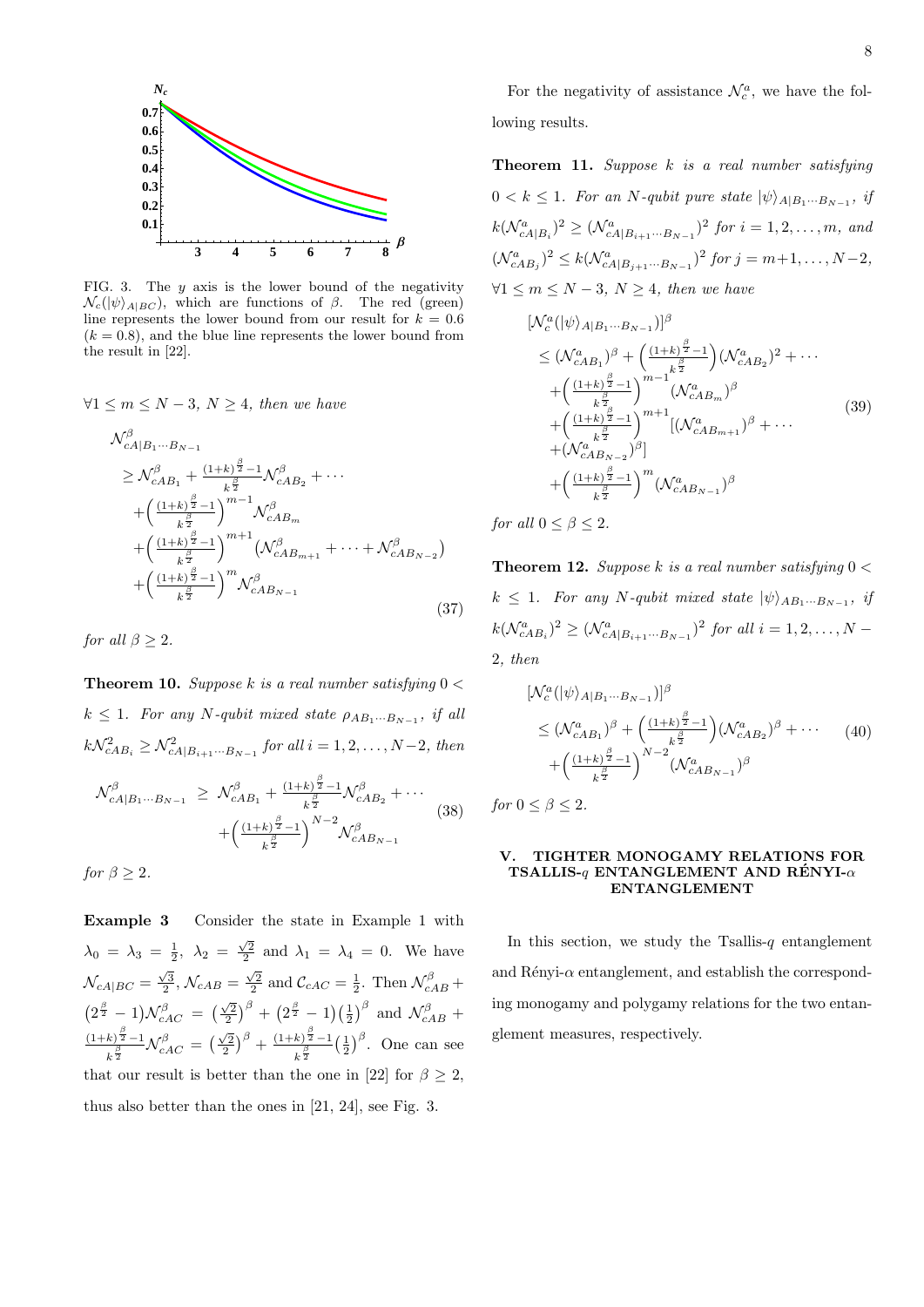# **A. Tighter monogamy and polygamy relations for Tsallis-***q* **entanglement**

The Tsallis-*q* entanglement of a bipartite pure state  $|\psi\rangle_{AB}$  is defined as [14]

$$
T_q(|\psi\rangle_{AB}) = S_q(\rho_A) = \frac{1}{q-1}(1 - \text{Tr}\rho_A^q), \quad (41)
$$

where  $q > 0$  and  $q \neq 1$ . For the case q tends to 1,  $T_q(\rho)$  is just the von Neumann entropy,  $\lim_{q \to 1} T_q(\rho) =$  $-\text{Tr}\rho \log_2 \rho = S(\rho)$ . The Tsallis-*q* entanglement of a bipartite mixed state  $\rho_{AB}$  is given by  $T_q(\rho_{AB})$  =  $\min_{\{p_i, |\psi_i\rangle\}}$ ∑  $\sum_{i} p_i T_q(|\psi_i\rangle)$  with the minimum taken over all possible pure state decompositions of  $\rho_{AB}$ . For  $\frac{5-\sqrt{13}}{2}$  ≤  $q \leq \frac{5+\sqrt{13}}{2}$ , Yuan *et al.* proposed an analytic relationship between the Tsallis-*q* entanglement and concurrence,

$$
T_q(|\psi\rangle_{AB}) = g_q(\mathcal{C}^2(|\psi\rangle_{AB})),\tag{42}
$$

where

$$
g_q(x) = \frac{1}{q-1} \left[ 1 - \left( \frac{1+\sqrt{1-x}}{2} \right)^q - \left( \frac{1-\sqrt{1-x}}{2} \right)^q \right]
$$
\n(43)

with  $0 \leq x \leq 1$  [40]. It has also been proved that  $T_q(|\psi\rangle) = g_q(\mathcal{C}^2(|\psi\rangle))$  if  $|\psi\rangle$  is a 2  $\otimes$  *m* pure state, and  $T_q(\rho) = g_q(\mathcal{C}^2(\rho))$  if  $\rho$  is a two-qubit mixed state. Hence, (42) holds for any *q* such that  $g_q(x)$  in (43) is monotonically increasing and convex. Particularly, one has that

$$
g_q(x^2 + y^2) \ge g_q(x^2) + g_q(y^2)
$$
 (44)

for  $2 \leq q \leq 3$ . In Ref. [14], Kim provided a monogamy relation for the Tsallis-*q* entanglement,

$$
T_{qA|B_1B_2\cdots B_{N-1}} \ge \sum_{i=1}^{N-1} T_{qA|B_i},
$$
\n(45)

where  $i = 1, 2, \ldots, N - 1$  and  $2 \leq q \leq 3$ . Later, this relation was improved as follows: if  $C_{AB_i} \geq C_{A|B_{i+1}\cdots B_{N-1}}$ for  $i = 1, 2, ..., m$ , and  $C_{AB_j} \le C_{A|B_{j+1}...B_{N-1}}$  for  $j =$  *m* + 1, . . . , *N* − 2,  $\forall$ 1 ≤ *m* ≤ *N* − 3, *N* ≥ 4, then

$$
T^{\beta}_{qA|B_1B_2\cdots B_{N-1}}\n\geq T^{\beta}_{qA|B_1} + (2^{\beta} - 1)T^{\beta}_{qA|B_2} + \cdots + (2^{\beta} - 1)^{m-1}T^{\beta}_{qA|B_m}\n+ (2^{\beta} - 1)^{m+1}(T^{\beta}_{qA|B_{m+1}} + \cdots + T^{\beta}_{qA|B_{N-2}})\n+ (2^{\beta} - 1)^{m}T^{\beta}_{qA|B_{N-1}},
$$
\n(46)

where  $\beta \geq 1$  and  $T^{\beta}_{q}$ .  $qA|B_1B_2\cdots B_{N-1}$  quantifies the Tsallis*q* entanglement under partition  $A|B_1B_2\cdots B_{N-1}$ , and  $T_a^\beta$  $q_{A|B_i}^{D}$  quantifies that of the two-qubit subsystem  $AB_i$ with  $2 \le q \le 3$ . Moreover, for  $\frac{5-\sqrt{13}}{2} \le q \le \frac{5+\sqrt{13}}{2}$ , one has

$$
T_{qA|B_1B_2\cdots B_{N-1}}^2 \ge \sum_{i=1}^{N-1} T_{qA|B_i}^2.
$$
 (47)

We now provide monogamy relations which are tighter than  $(45)$  and  $(46)$ .

**Theorem 13.** *Suppose k is a real number satisfying* 0 *< k ≤* 1*. For an arbitrary N-qubit mixed state*  $\rho_{AB_1B_2\cdots B_{N-1}}$ , if  $kT_{qAB_i} \geq T_{qA|B_{i+1}\cdots B_{N-1}}$  for  $i =$  $1, 2, \ldots, m$ , and  $T_{qAB_j} \leq kT_{qA|B_{j+1}\cdots B_{N-1}}$  for  $j = m + 1$ 1*, . . . , N −* 2*, ∀*1 *≤ m ≤ N −* 3*, N ≥* 4*, then we have*

$$
T_{qA|B_1B_2\cdots B_{N-1}}^{\beta}
$$
  
\n
$$
\geq T_{qA|B_1}^{\beta} + \frac{(1+k)^{\beta}-1}{k^{\beta}} T_{qA|B_2}^{\beta} + \cdots
$$
  
\n
$$
+ \left(\frac{(1+k)^{\beta}-1}{k^{\beta}}\right)^{m-1} T_{qA|B_m}^{\beta}
$$
  
\n
$$
+ \left(\frac{(1+k)^{\beta}-1}{k^{\beta}}\right)^{m+1} (T_{qA|B_{m+1}}^{\beta} + \cdots + T_{qA|B_{N-2}}^{\beta})
$$
  
\n
$$
+ \left(\frac{(1+k)^{\beta}-1}{k^{\beta}}\right)^{m} T_{qA|B_{N-1}}^{\beta},
$$
\n(48)

*for*  $\beta > 1$  *and*  $2 \leq q \leq 3$ *.* 

**Theorem 14.** *Suppose k is a real number satisfying* 0 *<*  $k \leq 1$ *. For any*  $N$ *-qubit mixed state*  $\rho_{AB_1\cdots B_{N-1}}$ , *if all k*T<sub>*qAB*<sup>*i*</sup></sub>  $\geq$   $T_{qA|B_{i+1}\cdots B_{N-1}}$  *for*  $i = 1, 2, \ldots, N-2$ *, then we have*

$$
T_{qA|B_1\cdots B_{N-1}}^{\beta} \ge T_{qAB_1}^{\beta} + \frac{(1+k)^{\beta}-1}{k^{\beta}} T_{qAB_2}^{\beta} + \cdots
$$
  
+ 
$$
\left(\frac{(1+k)^{\beta}-1}{k^{\beta}}\right)^{N-2} T_{qAB_{N-1}}^{\beta},
$$
 (49)

*for*  $\beta > 1$  *and*  $2 < q < 3$ *.*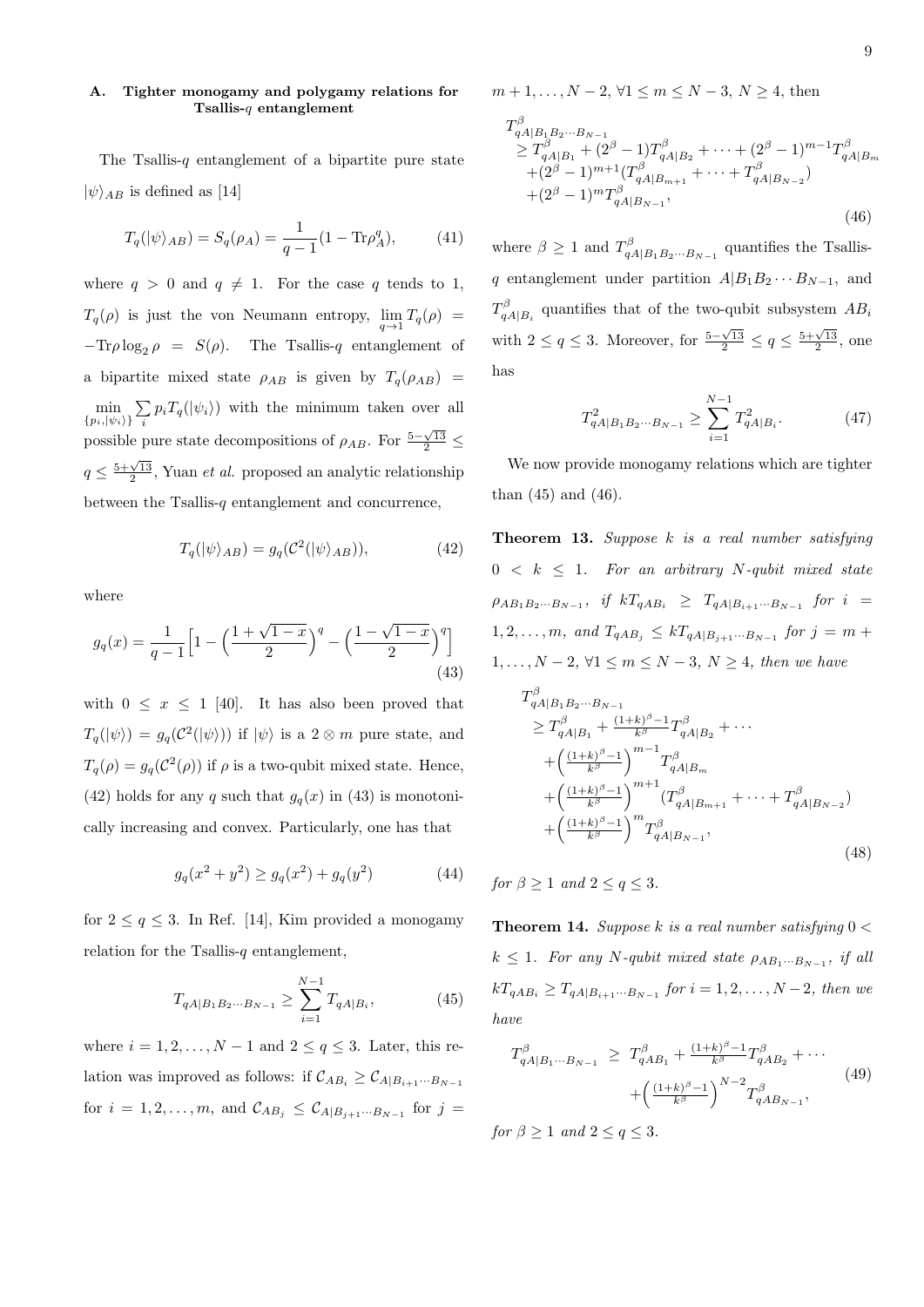

FIG. 4. The *y* axis is the lower bound of the Tsallis-*q* entanglement  $T_q^{\beta}(|\psi\rangle_{A|BC})$ . The red (green resp. yellow) line represents the lower bound from our result for  $k = 0.5$  ( $k = 0.7$ ) resp.  $k = 0.9$ , and the blue line represents the lower bound from the result in [22].

**Example 4** Consider the quantum state given in Example 1 with  $\lambda_0 = \lambda_3 = \frac{1}{2}$ ,  $\lambda_2 = \frac{\sqrt{2}}{2}$  and  $\lambda_1 = \lambda_4 = 0$ . For  $q = 2$ , one has  $T_{2A|BC} = \frac{3}{8}$ ,  $T_{2AB} = \frac{1}{4}$  and  $T_{2AC} = \frac{1}{8}$ . Then  $T_{2AB}^{\beta} + (2^{\beta} - 1)T_{2AC}^{\beta} = (\frac{1}{4})^{\beta} + (2^{\beta} - 1)(\frac{1}{8})^{\beta}$  and  $T_{2AB}^{\beta} + \frac{(1+k)^{\beta}-1}{k^{\beta}}T_{2AC}^{\beta} = \left(\frac{1}{4}\right)^{\beta} + \frac{(1+k)^{\beta}-1}{k^{\beta}}$  $\frac{k\beta^{\beta}-1}{k^{\beta}}\left(\frac{1}{8}\right)^{\beta}$ . It can be seen that our result is better than the one in [22] for  $\beta \geq 1$ , and also better than the ones given in [21, 24], see Fig. 4.

As a dual quantity to Tsallis-*q* entanglement, the Tsallis-*q* entanglement of assistance (TEoA) is defined by [14],  $T_q^a(\rho_{AB}) = \max_{\{p_i, |\psi_i\rangle\}}$ ∑  $\sum_{i} p_i T_q(|\psi_i\rangle)$ , where the maximum is taken over all possible pure state decompositions of  $\rho_{AB}$ . If  $1 \le q \le 2$  or  $3 \le q \le 4$ , the function  $g_q$  defined in (43) satisfies

$$
g_q(\sqrt{x^2 + y^2}) \le g_q(x) + g_q(y),\tag{50}
$$

which leads to the Tsallis polygamy inequality

$$
T_{qA|B_1B_2\cdots B_{N-1}}^a \le \sum_{i=1}^{N-1} T_{qA|B_i}^a \tag{51}
$$

for any multi-qubit state  $\rho_{A|B_1B_2\cdots B_{N-1}}$  [25]. Here we provide tighter polygamy relations related to Tsallis-*q* entanglement. We have the following results.

**Theorem 15.** *Suppose k is a real number satisfying*  $0 < k \leq 1$ *. For any*  $N$ -qubit mixed state  $\rho_{AB_1\cdots B_{N-1}}$ ,

*if*  $kT_{qAB_i}^a \geq T_{qA|B_{i+1}\cdots B_{N-1}}^a$  *for*  $i = 1, 2, \ldots, m$ *, and*  $T_{qAB_j}^a \leq kT_{qA|B_{j+1}\cdots B_{N-1}}^a$  *for*  $j = m+1,\ldots,N-2$ , *∀*1 *≤ m ≤ N −* 3*, N ≥* 4*, then*

$$
(T_{qA|B_1B_2\cdots B_{N-1}}^a)^\beta
$$
  
\n
$$
\leq (T_{qAB_1}^a)^\beta + \frac{(1+k)^\beta - 1}{k^\beta} (T_{qAB_2}^a)^\beta + \cdots
$$
  
\n
$$
+ \left(\frac{(1+k)^\beta - 1}{k^\beta}\right)^{m-1} (T_{qAB_m}^a)^\beta
$$
  
\n
$$
+ \left(\frac{(1+k)^\beta - 1}{k^\beta}\right)^{m+1} [(T_{qAB_{m+1}}^a)^\beta + \cdots + (T_{qAB_{N-2}}^a)^\beta]
$$
  
\n
$$
+ \left(\frac{(1+k)^\beta - 1}{k^\beta}\right)^m (T_{qAB_{N-1}}^a)^\beta,
$$
  
\n(52)

*for*  $0 \le \beta \le 1$  *with*  $1 \le q \le 2$  *or*  $3 \le q \le 4$ *.* 

**Theorem 16.** *Suppose k is a real number satisfying*  $0 < k \leq 1$ *. For any*  $N$ -qubit mixed state  $\rho_{AB_1\cdots B_{N-1}}$ , *if*  $kT_{qAB_i}^a \geq T_{qA|B_{i+1}\cdots B_{N-1}}^a$  *for all*  $i = 1, 2, \ldots, N-2$ *, we have*

$$
T_{qA|B_1B_2\cdots B_{N-1}}^{\beta} \le T_{qAB_1}^{\beta} + \left(\frac{(1+k)^{\beta}-1}{k^{\beta}}\right) T_{qAB_2}^{\beta} + \cdots + \left(\frac{(1+k)^{\beta}-1}{k^{\beta}}\right)^{N-2} T_{qAB_{N-1}}^{\beta},
$$
\n(53)

*for*  $0 \le \beta \le 1$  *with*  $1 \le q \le 2$  *or*  $3 \le q \le 4$ *.* 

# **B. Tighter monogamy and polygamy relations for R´enyi-***α* **entanglement**

For a bipartite pure state  $|\psi\rangle_{AB}$ , the Rényi- $\alpha$  entanglement is defined as [42]  $E(|\psi\rangle_{AB}) = S_{\alpha}(\rho_A)$ , where  $S_{\alpha}(\rho) = \frac{1}{1-\alpha} \log_2 \text{Tr} \rho^{\alpha}$  for any  $\alpha > 0$  and  $\alpha \neq 1$ , and  $\lim_{\alpha \to 1} S_{\alpha}(\rho) = S(\rho) = -\text{Tr}\rho \log_2 \rho$ . For a bipartite mixed state  $\rho_{AB}$ , the Rényi- $\alpha$  entanglement is given by

$$
E_{\alpha}(\rho_{AB}) = \min_{\{p_i, |\psi_i\rangle\}} \sum_{i} p_i E_{\alpha}(|\psi_i\rangle), \tag{54}
$$

where the minimum is taken over all possible purestate decompositions of  $\rho_{AB}$ . For each  $\alpha > 0$ , one has  $E_{\alpha}(\rho_{AB}) = f_{\alpha}(\mathcal{C}(\rho_{AB}))$ , where  $f_{\alpha}(x) =$  $\frac{1}{1-\alpha}\log\left[\left(\frac{1-\sqrt{1-x^2}}{2}\right)^2+\left(\frac{1+\sqrt{1-x^2}}{2}\right)^2\right]$  is a monotonically increasing and convex function [23]. For  $\alpha > 2$  and any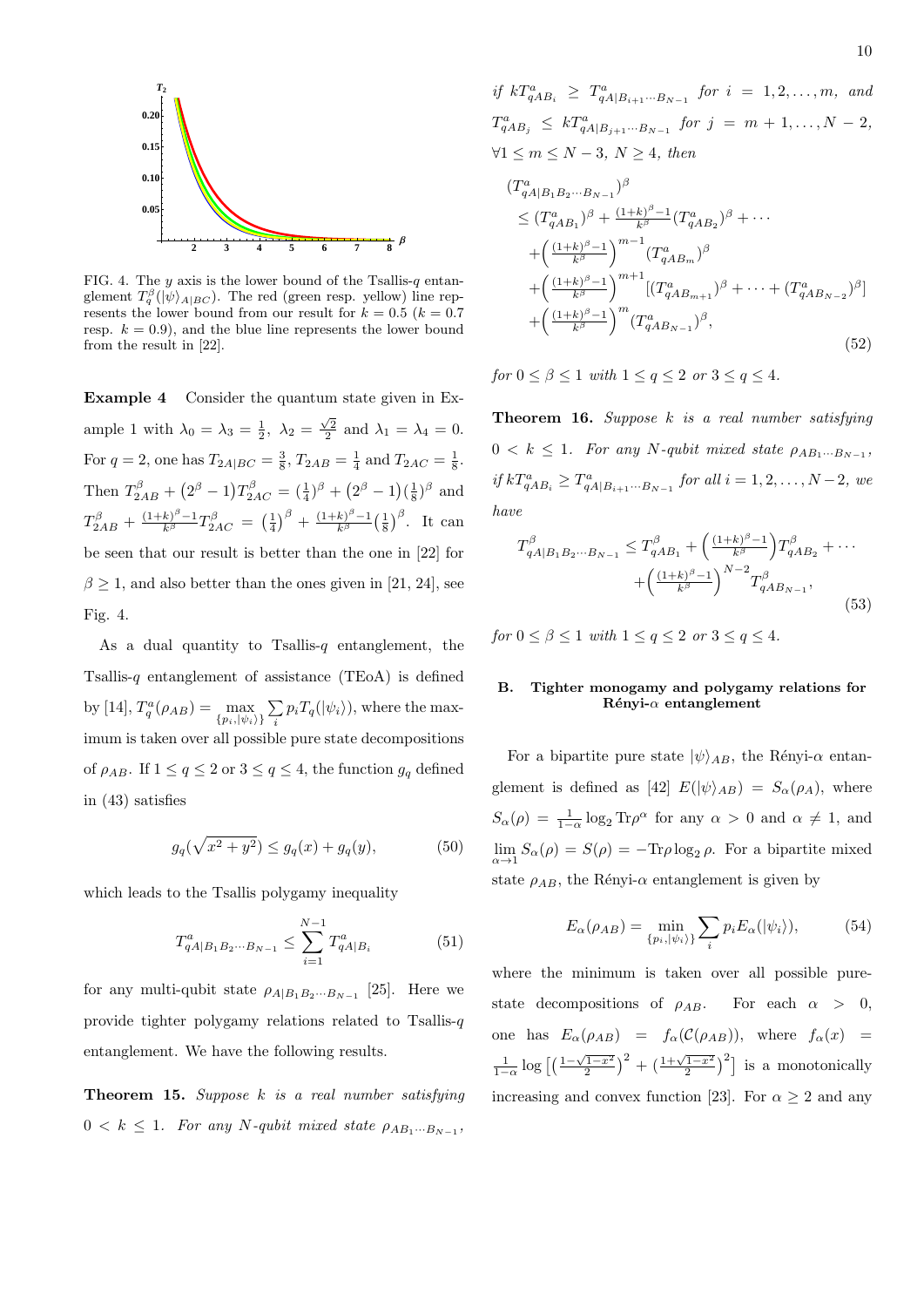*n*-qubit state  $\rho_{A|B_1B_2\cdots B_{N-1}}$ , one has [14]

$$
E_{\alpha A|B_1 B_2 \cdots B_{N-1}}\ge E_{\alpha A|B_1} + E_{\alpha A|B_2} + \cdots + E_{\alpha A|B_{N-1}}.
$$
\n(55)

We propose the following two monogamy relations for the Rényi- $\alpha$  entanglement, which are tighter than the previous results.

**Theorem 17.** *Suppose k is a real number satisfying*  $0 < k \leq 1$ *. For an arbitrary N-qubit mixed state*  $\rho_{AB_1B_2\cdots B_{N-1}}$ , if  $kE_{\alpha AB_i} \ge E_{\alpha A|B_{i+1}\cdots B_{N-1}}$  for  $i =$ 1, 2, . . . *, m,* and  $E_{\alpha AB_j} \le kT_{\alpha A|B_{j+1} \cdots B_{N-1}}$  for  $j = m +$ 1*, . . . , N −* 2*, ∀*1 *≤ m ≤ N −* 3*, N ≥* 4*, then*

$$
(E_{\alpha A|B_1 B_2 \cdots B_{N-1}})^{\beta}
$$
  
\n
$$
\geq (E_{\alpha A|B_1})^{\beta} + \frac{(1+k)^{\beta}-1}{k^{\beta}} (E_{\alpha A|B_2})^{\beta} + \cdots
$$
  
\n
$$
+ \left(\frac{(1+k)^{\beta}-1}{k^{\beta}}\right)^{m-1} (E_{\alpha A|B_m})^{\beta}
$$
  
\n
$$
+ \left(\frac{(1+k)^{\beta}-1}{k^{\beta}}\right)^{m+1} [(E_{\alpha A|B_{m+1}})^{\beta} + \cdots + (E_{\alpha A|B_{N-2}})^{\beta}]
$$
  
\n
$$
+ \left(\frac{(1+k)^{\beta}-1}{k^{\beta}}\right)^m (E_{\alpha A|B_{N-1}})^{\beta},
$$
\n(56)

*for*  $\beta \geq 1$  *and*  $\alpha \geq 2$ *.* 

**Theorem 18.** *Suppose k is a real number satisfying*  $0 < k \leq 1$ *. For an arbitrary N-qubit mixed state*  $\rho_{AB_1B_2\cdots B_{N-1}}$ , *if*  $kE_{\alpha AB_i} \ge E_{\alpha A|B_{i+1}\cdots B_{N-1}}$  for all  $i =$ 1*,* 2*, . . . , N −* 2*, then*

$$
(E_{\alpha A|B_1\cdots B_{N-1}})^\beta
$$
  
\n
$$
\ge (E_{\alpha AB_1})^\beta + \left(\frac{(1+k)^\alpha - 1}{k^\alpha}\right) (E_{\alpha AB_2})^\beta + \cdots
$$
 (57)  
\n
$$
+ \left(\frac{(1+k)^\alpha - 1}{k^\alpha}\right)^{N-2} (E_{\alpha AB_{N-1}})^\beta
$$

*for*  $\beta \geq 1$  *and*  $\alpha \geq 2$ *.* 

**Example 5** Consider again the state given in Example 1 with  $\lambda_0 = \lambda_3 = \frac{1}{2}$ ,  $\lambda_2 = \frac{\sqrt{2}}{2}$  and  $\lambda_1 = \lambda_4 = 0$ . For  $\alpha = 2$ , we find  $E_{2A|BC} = \log_2 \frac{8}{5} \approx 678072$ ,  $E_{2AB} =$  $\log_2 \frac{8}{7} \approx 0.415037$  and  $E_{2AC} = \log_2 \frac{4}{3} \approx 0.192645$ . Then  $E_{2AB}^{\alpha} + E_{2AC}^{\alpha} = 0.415037^{\alpha} + 0.192645^{\alpha}$  and  $E_{2AB}^{\alpha}$  $\frac{(1+k)^{\alpha}-1}{k^{\alpha}}E_{2AC}^{\alpha} = 0.415037^{\alpha} + \frac{(1+k)^{\alpha}-1}{k^{\alpha}}0.192645^{\alpha}$ . One



FIG. 5. The  $y$  axis is the lower bound of the Rényi entropy entanglement  $E_2^{\beta}(|\psi\rangle_{A|BC})$ . The purple line represents the value of  $E_2^{\beta}(|\psi\rangle_{A|BC})$ , the red (green resp. yellow) line represents the lower bound from our result for  $k = 0.5$  ( $k = 0.7$ ) resp.  $k = 0.9$ ), and the blue line represents the lower bound from the result (55) in [14].

can see that our result is better than the result in [14], and the smaller *k* is, the tighter relation is, see Fig. 5.

The Rényi- $\alpha$  entanglement of assistance (REoA), a dual quantity to Rényi- $\alpha$  entanglement, is defined as  $E^a_\alpha(\rho_{AB}) = \max_{\{p_i, |\psi_i\rangle\}}$ ∑  $\sum_{i} p_i E_{\alpha}(|\psi_i\rangle)$ , where the maximum is taken over all possible pure state decompositions of *ρ*<sub>*AB*</sub>. For  $\alpha \in \left[\frac{\sqrt{7}-1}{2}, \frac{\sqrt{13}-1}{2}\right]$  and any *n*-qubit state  $\rho_{AB_1B_2\cdots B_{N-1}}$ , a polygamy relation of multi-partite quantum entanglement in terms of REoA has been given by [20]:

$$
E^{a}_{\alpha A|B_1 B_2 \cdots B_{N-1}}\leq E^{a}_{\alpha A|B_1} + E^{a}_{\alpha A|B_2} + \cdots + E^{a}_{\alpha A|B_{N-1}}.
$$
\n(58)

We improve this inequality to be a tighter ones under some netural conditions.

**Theorem 19.** *Suppose k is a real number satisfying*  $0 < k \leq 1$ *. For an arbitrary N-qubit mixed state*  $\rho_{AB_1B_2\cdots B_{N-1}},$  if  $kE^a_{\alpha AB_i} \geq E^a_{\alpha A|B_{i+1}\cdots B_{N-1}}$  for  $i =$  $1, 2, \ldots, m$ , and  $E^a_{\alpha AB_j} \leq kE^a_{\alpha A|B_{j+1} \cdots B_{N-1}}$  for  $j =$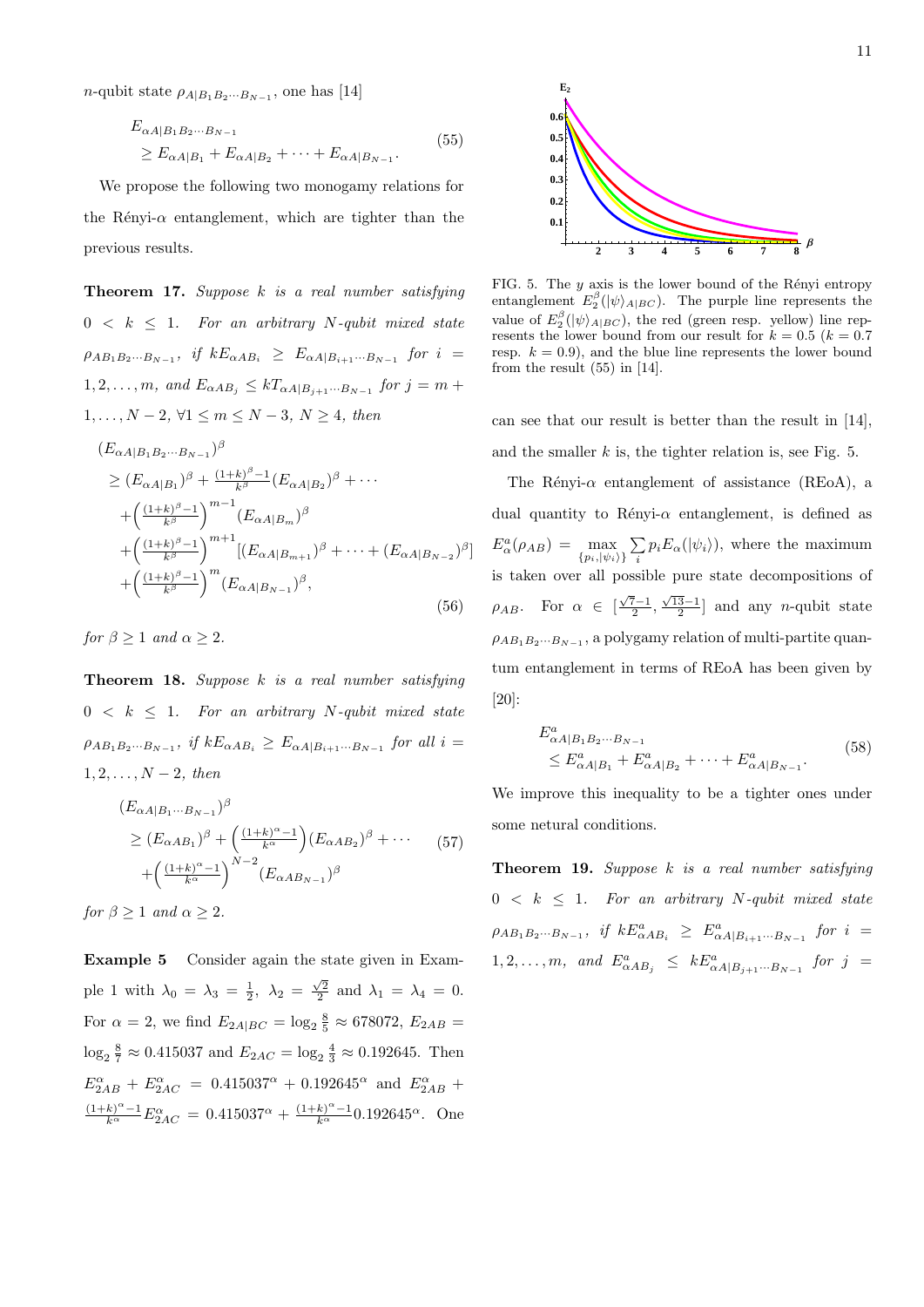$$
n+1,..., N-2, \forall 1 \leq m \leq N-3, N \geq 4, \text{ then}
$$
  
\n
$$
(E_{\alpha A|B_1 B_2 \cdots B_{N-1}}^a)^{\beta}
$$
  
\n
$$
\leq (E_{\alpha A|B_1}^a)^{\beta} + \frac{(1+k)^{\beta}-1}{k^{\beta}} (E_{\alpha A|B_2}^a)^{\beta} + \cdots
$$
  
\n
$$
+ \left(\frac{(1+k)^{\beta}-1}{k^{\beta}}\right)^{m-1} (E_{\alpha A|B_m}^a)^{\beta}
$$
  
\n
$$
+ \left(\frac{(1+k)^{\beta}-1}{k^{\beta}}\right)^{m+1} \left[ (E_{\alpha A|B_{m+1}}^a)^{\beta} + \cdots + (E_{\alpha A|B_{N-2}}^a)^{\beta} \right]
$$
  
\n
$$
+ \left(\frac{(1+k)^{\beta}-1}{k^{\beta}}\right)^m (E_{\alpha A|B_{N-1}}^a)^{\beta}, \tag{59}
$$

*for*  $0 \le \beta \le 1$  *with*  $\frac{\sqrt{7}-1}{2} \le \alpha \le \frac{\sqrt{13}-1}{2}$ .

**Theorem 20.** *Suppose k is a real number satisfying*  $0 \leq k \leq 1$ . For an arbitrary *N*-qubit mixed state  $\rho_{AB_1B_2\cdots B_{N-1}}, \text{ if } kE^a_{\alpha AB_i} \ge E^a_{\alpha A|B_{i+1}\cdots B_{N-1}} \text{ for all } i =$ 1*,* 2*, . . . , N −* 2*, then*

$$
(E^a_{\alpha A|B_1\cdots B_{N-1}})^\beta
$$
  
\n
$$
\leq (E^a_{\alpha AB_1})^\beta + \left(\frac{(1+k)^\alpha - 1}{k^\alpha}\right) (E^a_{\alpha AB_2})^\beta + \cdots
$$
  
\n
$$
+ \left(\frac{(1+k)^\alpha - 1}{k^\alpha}\right)^{N-2} (E^a_{\alpha AB_{N-1}})^\beta
$$

*for*  $0 \le \beta \le 1$ *, with*  $\frac{\sqrt{7}-1}{2} \le \alpha \le \frac{\sqrt{13}-1}{2}$ .

# **VI. CONCLUSION**

Both entanglement monogamy and polygamy are fundamental properties of multipartite entangled states. We have presented monogamy relations related to the *β*th power of concurrence, entanglement of formation, negativity, Tsallis-*q* and Rényi- $\alpha$  entanglement. We also provide polygamy relations related to these entanglement measures. All the relations we presented in this paper are tighter than the previous results. These tighter monogamy and polygamy inequalities can also provide finer characterizations of the entanglement distributions among the multiqubit systems. Our results provide a rich reference for future work on the study of multiparty quantum entanglement. And our approaches are also useful for further study on the monogamy and polygamy properties related to measures of other quantum correlations and quantum coherence [43, 44].

#### **VII. ACKNOWLEDGEMENTS**

This work is supported by the National Natural Science Foundation of China under Grant Nos. 11805143 and 11675113, and Key Project of Beijing Municipal Commission of Education under No. KZ201810028042.

- [1] M. Jafarpour, F. Kazemi Hasanvand and D. Afshar, Dynamics of entanglement and measurement-induced disturbance for a hybrid qubit-qutrit system interacting with a spin-chain environment: a mean field approach, Commun. Theor. Phys. **67**, 27 (2017).
- [2] M. Y. Wang, J. Z. Xu, F. L. Yan, and T. Gao, Entanglement concentration for polarization-spatial-time-bin hyperentangled Bell states, Europhys. Lett. **123**, 60002 (2018).
- [3] H. L. Huang, A. K. Goswami, W. S. Bao, and P. K. Panigrahi, Demonstration of essentiality of entanglement in a Deutsch-like quantum algorithm, Sci. China-Phys. Mech. Astron. **61**, 060311 (2018).
- [4] F. G. Deng, B. C. Ren, and X. H. Li. Quantum hyperentanglement and its applications in quantum information processing, Sci. Bull. **62**, 46 (2017).
- [5] B. M. Terhal, Is entanglement monogamous, IBM J. Res. Dev. **48**, 71 (2004).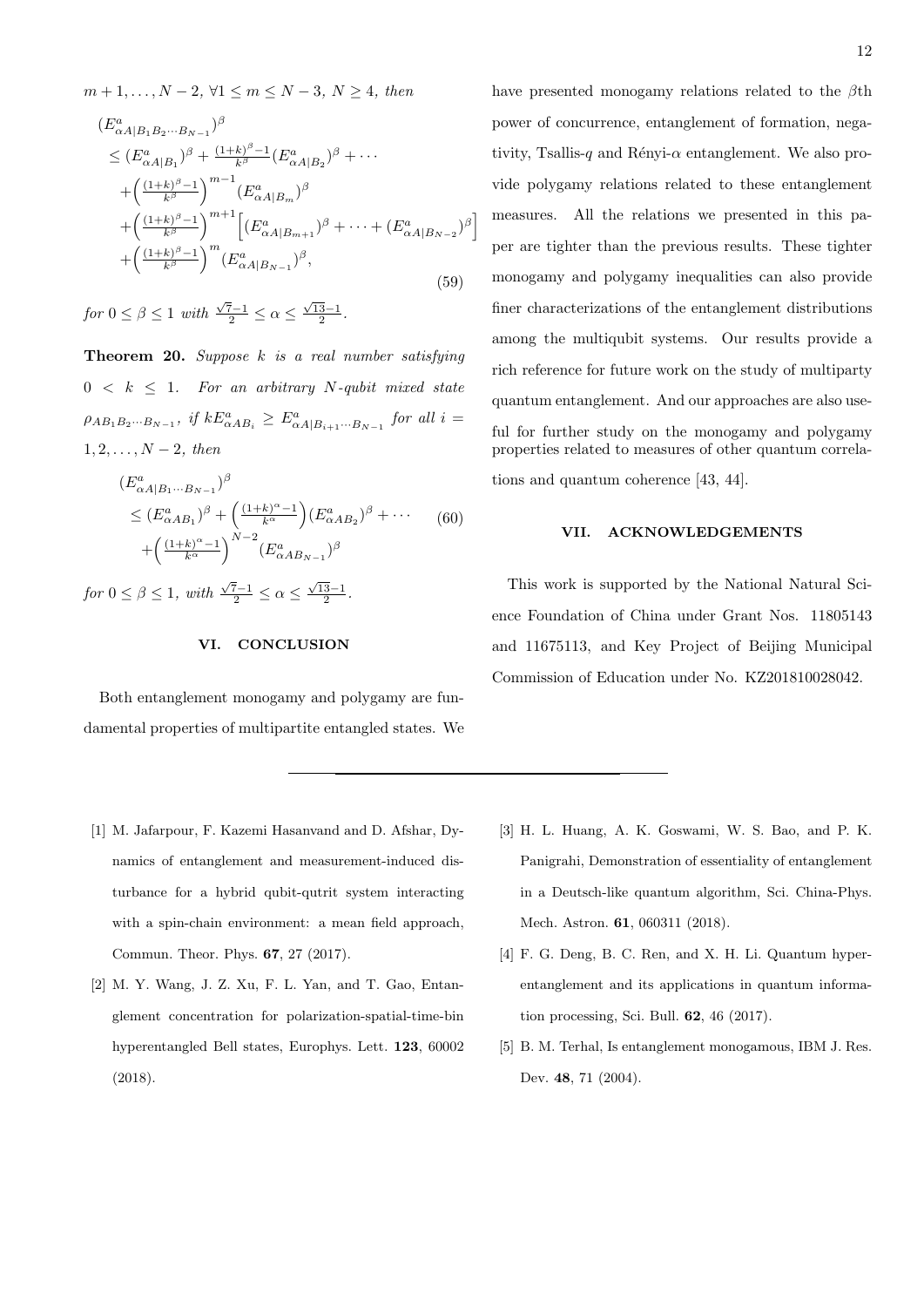- [6] J. S. Kim, G. Gour, and B. C. Sanders, Limitations to sharing entanglement, Contemp. Phys. **53**, 417 (2012).
- [7] C. H. Bennett, Quantum cryptography using any two nonorthogonal states, Phys. Rev. Lett. **68**, 3121 (1992).
- [8] M. Pawlowski, Security proof for cryptographic protocols based only on the monogamy of Bells inequality violations, Phys. Rev. A **82**, 032313 (2010).
- [9] T. J. Osborne and F. Verstraete, General monogamy inequality for bipartite qubit entanglement, Phys. Rev. Lett. **96**, 220503 (2006).
- [10] Y. K. Bai, M. Y. Ye, and Z. D. Wang, Entanglement monogamy and entanglement evolution in multipartite systems, Phys. Rev. A **80**, 044301 (2009).
- [11] T. R. de Oliveira, M. F. Cornelio, and F. F. Fanchini, Monogamy of entanglement of formation, Phys. Rev. A **89**, 034303 (2014).
- [12] J. S. Kim, A. Das, and B. C. Sanders, Entanglement monogamy of multipartite higher-dimensional quantum systems using convex-roof extended negativity, Phys. Rev. A **79**, 012329 (2009).
- [13] F. Liu, Monogamy relations for squared entanglement negativity, Commun. Theor. Phys. **66**, 407 (2016).
- [14] J. S. Kim, Tsallis entropy and entanglement constraints in multiqubit systems, Phys. Rev. A **81**, 062328 (2010).
- [15] F. Buscemi, G. Gour, and J. S. Kim, Polygamy of distributed entanglement, Phys. Rev. A **80**, 012324 (2009).
- [16] G. Gour, D. A. Meyer, and B. C. Sanders, Deterministic entanglement of assistance and monogamy constraints, Phys. Rev. A **72**, 042329 (2005).
- [17] G. Gour, S. Bandyopadhay, and B. C. Sanders, Dual monogamy inequality for entanglement, J. Math. Phys. **48**, 012108 (2007).
- [18] J. S. Kim, General polygamy inequality of multiparty quantum entanglement, Phys. Rev. A **85**, 062302 (2012).
- [19] J. S. Kim, Tsallis entropy and general polygamy of multiparty quantum entanglement in arbitrary dimensions, Phys. Rev. A **94**, 062338 (2016).
- [20] W. Song, J. Zhou, M. Yang, J. L. Zhao, D. C. Li, L. H. Zhang and Z. L. Cao, Polygamy relation for the Rényi- entanglement of assistance in multi-qubit systems, arxiv:1703.02858.
- [21] X. N. Zhu and S. M. Fei, Entanglement monogamy relations of qubit systems, Phys. Rev. A **90**, 024304 (2014).
- [22] Z. X. Jin, J. Li, T. Li and S. M. Fei, Tighter monogamy relations in multiqubit systems, Phys. Rev A **97**, 032336 (2018).
- [23] J. S. Kimand B. C. Sanders, Monogamy of multi-qubit entanglement using Rényi entropy, J. Phys.A: Math. Theor. **43**, 445305 (2010).
- [24] Z. X. Jin and S. M. Fei, Tighter entanglement monogamy relations of qubit systems, Quantum Inf. Process. **16**. 77 (2017).
- [25] J. S. Kim, Generalized entanglement constraints in multiqubit systems in terms of Tsallis entropy, Ann. Phys. **373**, 197 (2016).
- [26] Yu. Luo, and Y. M. Li, Hierarchical polygamy inequality for entanglement of Tsallis q-entropy, Commun. Theor. Phys. **69**, 532 (2018).
- [27] P. Rungta, V. Buzek, C. M. Caves, M. Hillery, and G. J. Milburn, Universal state inversion and concurrence in arbitrary dimensions, Phys. Rev. A **64**, 042315 (2001).
- [28] S. Albeverio and S. M. Fei, A note on invariants and entanglements, J. Opt. B: Quantum Semiclass Opt. **3**, 223 (2001).
- [29] T. Laustsen, F. Verstraete, and S. J. Van Enk, Local vs. joint measurements for the entanglement of assistance, Quantum Inf. Comput. **3**, 64 (2003).